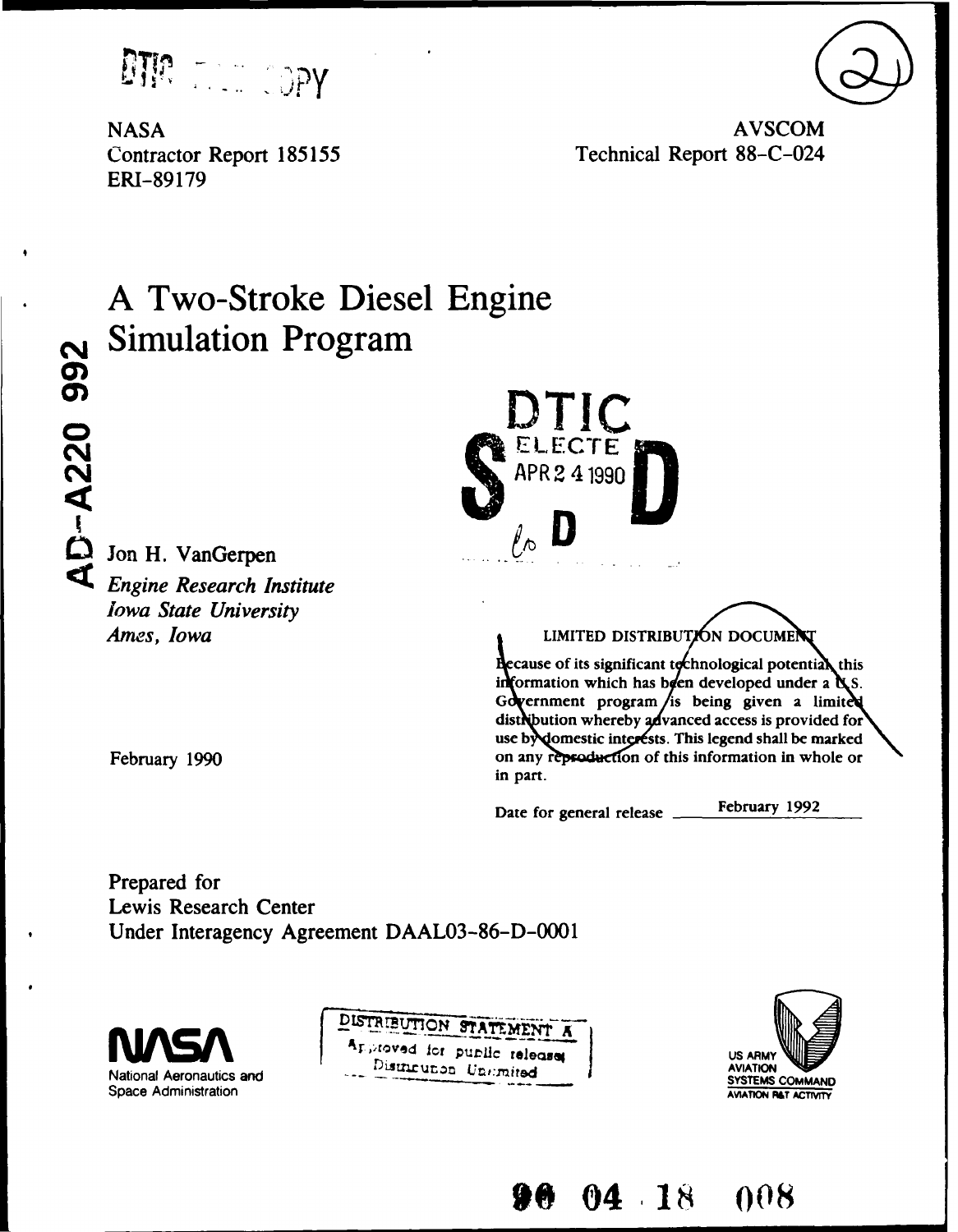## A TWO-STROKE DIESEL ENGINE SIMULATION PROGRAM

Jon H. Van Gerpen Engine Research Institute Iowa State University Ames, Iowa

### **SUMMARY**

A computer program simulating a two-stroke diesel engine is developed and documented. The program is suitable for simulating the diesel core of a highoutput combined-cycle diesel engine. The engine cylinder and the intake and exhaust ports are defined as independent thermodynamic systems and the mass and energy equations for these systems are developed. A single zone combustion model is used and perfect mixing during scavenging is assumed. The program<br>  $\vec{r}$  input requirements and output results are discussed. A sample case is prov<br>
for an opposed piston, uniflow scavenged two-stroke diese! en input requirements and output results are discussed. A sample case is provided for an opposed piston, uniflow scavenged two-stroke diesel engine.  $\mathcal{T}/$ 

## INTRODUCTION

This report documents a computer program solving the equations from a mathematical model that simulates a two-stroke diesel engine. The model considers the thermodynamics and fluid mechanics of the working fluid from the entrance of the intake port to the exit of the exhaust port. The program can predict the effect on engine performance of changes in parameters such as speed, boost pressure, valve timing, and fueling level. The program output provides information about power output, brake mean effective pressure (BMEP), heat transfer losses, and cylinder pressures and temperatures. The program was written in modular form so that the submodels could be modified or replaced without requiring program alteration. $<sub>1</sub>$ </sub> **I**

Most of the input data is supplied by an input data set, but because the program is intended to be used as part of a larger program that will match the diesel with attached turbomachinery, the inlet and exit conditions and the mass flow rate are communicated through a subroutine argument list.

 $\overline{\mathcal{L}}$ This report discusses the mathematical model used in the program and describes the subroutines that make up the model. Input requirements are stated and the output listing is explained. A sample program run is also provided.  $\angle$ 

| <b>ATDC</b>   | $\mathbb{R}^n \mathcal{C}$<br>$A_{Bd,0}$<br><b>SYMBOLS</b><br>after top dead center                      | adam silin<br>$HS \quad \mathbb{C}$<br>dependence.<br>经运动制度                              |
|---------------|----------------------------------------------------------------------------------------------------------|------------------------------------------------------------------------------------------|
|               | shape parameter for diffusion burning                                                                    | <b>Englan Co</b>                                                                         |
| $\mathsf{c},$ | crank angle for start of combustion                                                                      |                                                                                          |
|               | combustion duration parameter<br>STATEMENT "A" per Robert Bill<br>Propulsion Directorate/AVSCOM, US Army | $A_1 \leftrightarrow A_2 \lor A_3$ Cedos<br>$AC \div A$ (see All or )<br>D:1<br>ਾਉਂ ਦਾ ਸ |
|               | Aviation Research and Tecnology Activity<br>Cleveland, OH 44135<br>VG<br>4/23/90<br><b>TELECON</b>       |                                                                                          |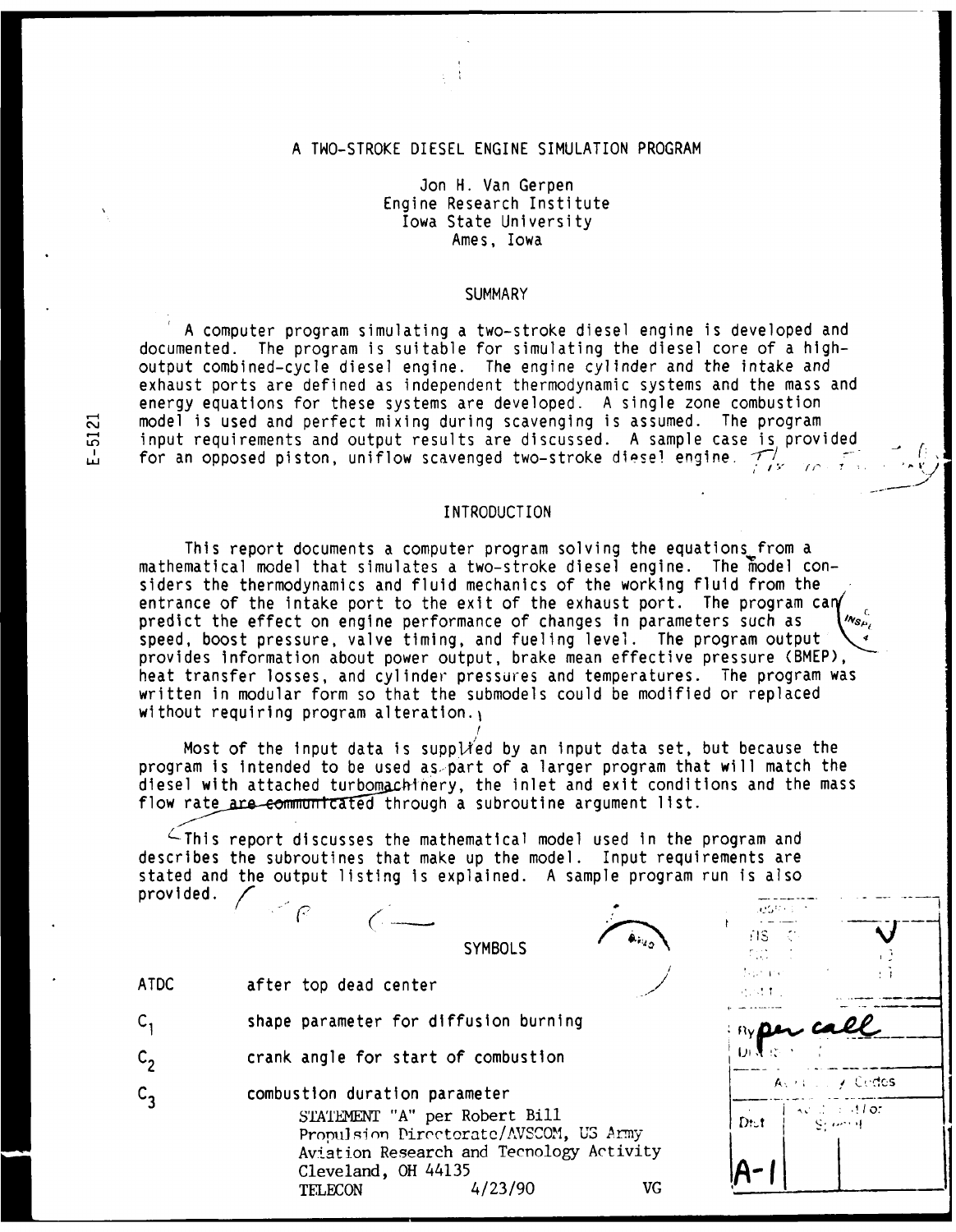| $C_{\mathbf{A}}$      | premixed burning fraction                                     |
|-----------------------|---------------------------------------------------------------|
| $c_{\bf 5}$           | shape factor for premixed burning                             |
| $F_{s}$               | stoichiometric fuel-to-air ratio                              |
| f                     | residual fraction                                             |
| h.                    | enthalpy                                                      |
| $h_E$ ,               | enthalpy of gases exiting to exhaust manifold                 |
| $h_{E_2}$             | enthalpy of gases exiting to exhaust port                     |
| $h_{I_1}$             | enthalpy of gases entering intake port                        |
| $h_{I_2}$             | enthalpy of gases entering cylinder                           |
| m                     | mas <sub>s</sub>                                              |
| $m_{cy1}$             | mass of cylinder gases                                        |
| $m_E$ <sub>1</sub>    | mass flow rate of gases from exhaust port to exhaust manifold |
| $m_E$                 | mass flow rate of gases from cylinder to exhaust port         |
| $m_{FC}$              | mass of fresh charge (pure air)                               |
| $m_{\tilde{f}}$       | mass flow rate of fuel added to cylinder                      |
| $m_f$ , tot           | total amount of fuel added to cylinder                        |
| <sup>m</sup> fuel,new | mass of new fuel injected                                     |
| ${}^{\mathsf{m}}$ IP  | mass at intake port                                           |
| $m_{\overline{1}}$    | mass flow rate of gases from intake manifold to intake port   |
| $\mathring{m}_{I_2}$  | mass flow rate of gases from intake port to cylinder          |
| $m_{R,BA}$            | mass of burned air in residual                                |
| $m_{R, \text{fuel}}$  | mass of burned fuel in residual                               |
| $m_{R,UA}$            | mass of unburned air in residual                              |
| p                     | purity                                                        |
| p                     | pressure                                                      |
| Q                     | heat transfer rate                                            |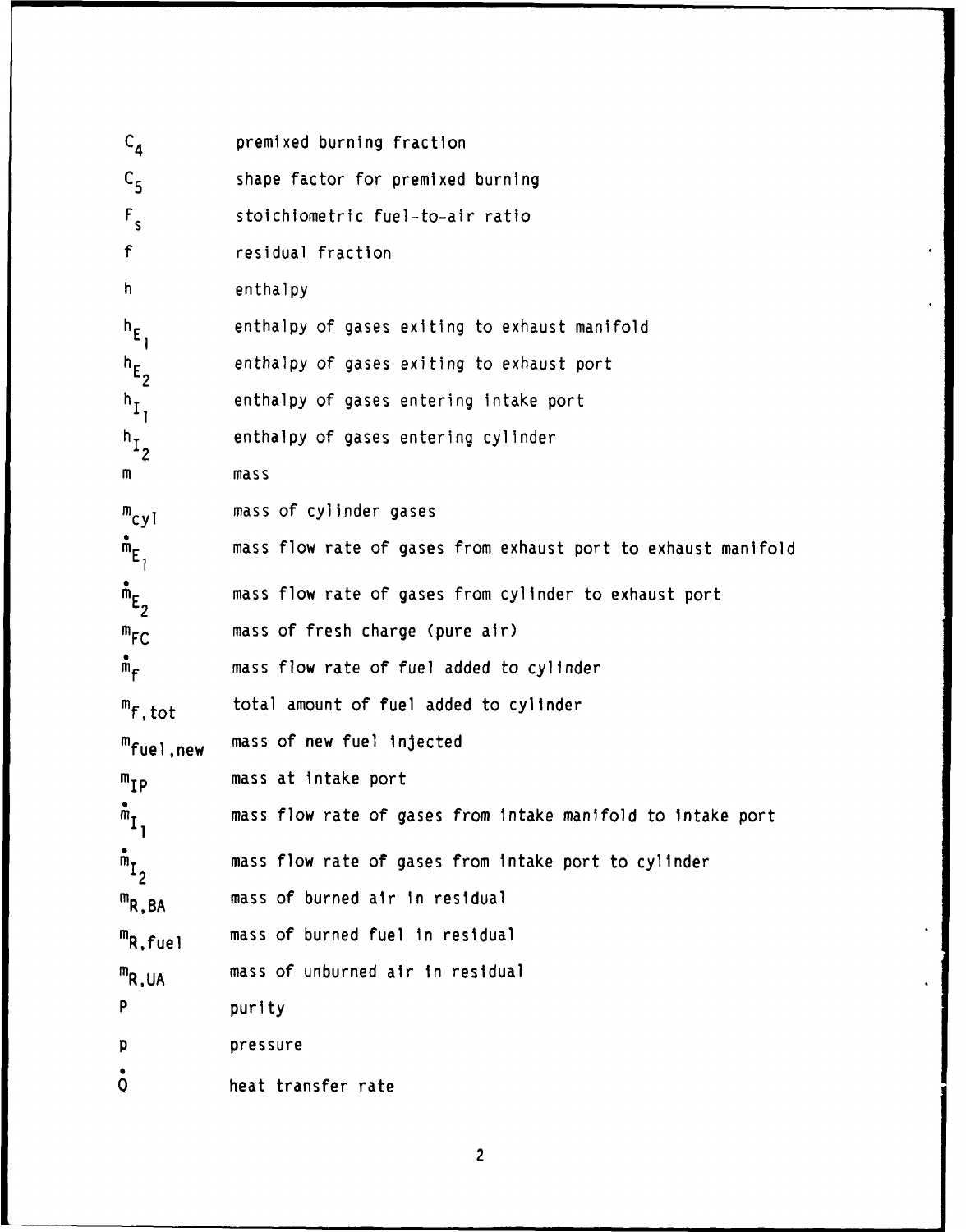| R.                | gas constant                                                       |
|-------------------|--------------------------------------------------------------------|
| $R_{IP}$          | gas constant at intake port                                        |
| $r_{\rm D}$       | delivery ratio                                                     |
| S.                | entropy                                                            |
| T                 | temperature                                                        |
| $T_{IP}$          | temperature at intake port                                         |
| $U_{\text{cyl}}$  | internal energy of the cylinder gases                              |
| $U_{EP}$          | internal energy of the exhaust port gases                          |
| $U_{\mathbf{p}}$  | internal energy of the intake port gases                           |
| u                 | internal energy per unit mass                                      |
| $u_{cyl}$         | internal energy of the cylinder gases per unit mass                |
| V                 | volume                                                             |
| M                 | rate of doing work, also equal to p dV/dO                          |
| y                 | nondimensional time parameter                                      |
| $\Phi_{\rm cyl}$  | equivalence ratio of cylinder gases                                |
| $\Phi_{E_1}$      | equivalence ratio of mass leaving exhaust port to exhaust manifold |
| $\Phi_{E_2}$      | equivalence ratio of mass leaving cylinder to exhaust port         |
| $\Phi_{I_2}$      | equivalence ratio of mass entering cylinder from intake port       |
| θ                 | crank position, or crank angle                                     |
| $n_{ch}$          | charging efficiency                                                |
| $n_{SC}$          | scavenging efficiency                                              |
| $n_{\mathsf{tr}}$ | trapping efficiency                                                |

# THE MATHEMATICAL MODEL

The mathematical model for the engine is based on applylng the first law of thermodynamics to the systems composed of the engine cylinder and the intake and exhaust ports. The ideal gas equation and equilibrium gas properties are also used to solve for the pressure and temperature In the cylinder.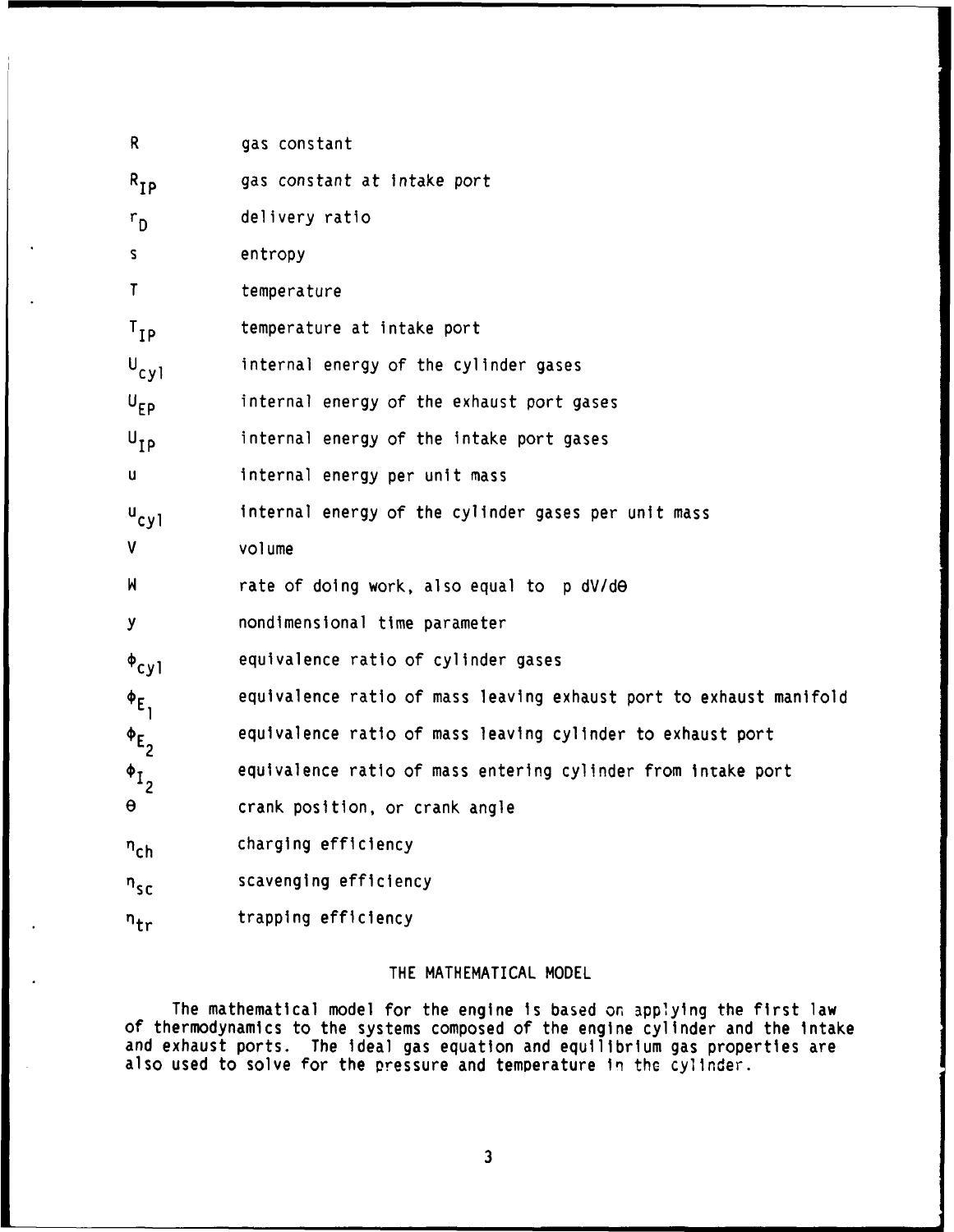Figure **1** shows the systems being analyzed in this section. The first system, the engine cylinder, receives mass from the intake port system and delivers mass to the exhaust port system. The possibility for backflow exists when the cylinder pressure is above the intake port pressure or below the exhaust port pressure. The first law of thermodynamics can be written as follows for the system consisting of the engine cylinder:

**du** 

$$
\frac{dy}{d\theta} = \dot{Q} - \dot{W} + \dot{m}_{I_2} h_{I_2} + \dot{m}_{f} h_{f} - \dot{m}_{E_2} h_{E_2}
$$
 (1)

where

 $U_{\text{cyl}}$  the internal energy of the cylinder gases O the heat transfer rate from the cylinder **M** the rate at which work is done by the cylinder gases  $\mathring{m}_{\tau}$  the mass flow rate into the cylinder from the intake port  $\mathbf{m}_{\mathbf{F}_{\perp}}$  the mass flow rate from the cylinder to the exhaust port  $\tilde{m}_{\tilde{r}}$  the mass flow rate of fuel added to the cylinder h **I** enthalpy of gases entering from intake port  $h_f$  enthalpy of fuel added to the cylinder  $h_F$  enthalpy of gases exiting cylinder to exhaust port **e** crank position, or crank angle (used as a time parameter) The derivative of  $U_{cyl}$  can be written as

$$
\frac{dU_{cyl}}{d\theta} = \frac{d(m_{cyl}u_{cyl})}{d\theta} = m_{cyl} \frac{d(u_{cyl})}{d\theta} + u_{cyl} \frac{dm_{cyl}}{d\theta}
$$
 (2)

where  $m_{cyl}$  is the mass of cylinder gases and  $u_{cyl}$  is the specific internal energy of the cylinder gases.

The ideal gas equation can be differentiated with respect to crank angle to give the following expression:

$$
p \frac{dV}{d\theta} + V \frac{dp}{d\theta} = mR \frac{dT}{d\theta} + mT \frac{dR}{d\theta} + RT \frac{dm}{d\theta}
$$
 (3)

Each of the properties p, V, m, R, and T refer to the cylinder gases.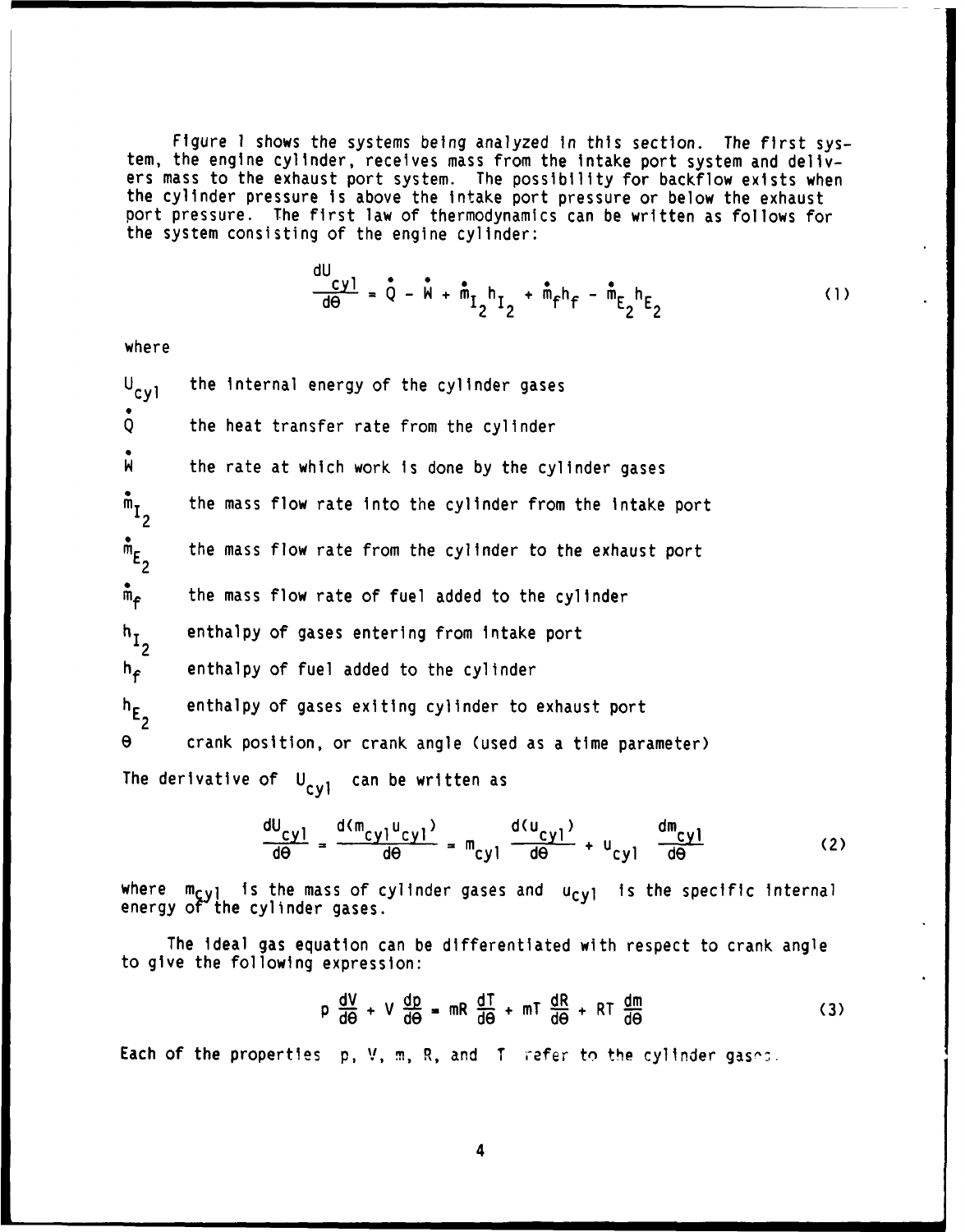Derivatives of u and R with respect to G can be expressed in terms of derivatives of  $\,$  T, P, and  $\,$   $\,$   $\,$   $\,$   $\,$  the equivalence ratio, as shown in equations (4) and (5). The equivalence ratio used here is defined as the actual fuel-toair mass ratio divided by the stoichiometric fuel-to-air ratio.

$$
\frac{dR}{d\Theta} = \frac{\partial R}{\partial p}\frac{dp}{d\Theta} + \frac{\partial R}{\partial T}\frac{dT}{d\Theta} + \frac{\partial R}{\partial \phi}\frac{d\phi}{d\Theta}
$$
 (4)

$$
\frac{d\theta}{d\theta} = \frac{\partial p}{\partial u} \frac{d\theta}{d\theta} + \frac{\partial r}{\partial u} \frac{d\theta}{d\theta} + \frac{\partial u}{\partial u} \frac{d\phi}{d\phi}
$$
 (5)

Equations (3) and (4) can be combined and solved for dT/de. This equation can then be used to eliminate dT/d $\Theta$  in the equation that results from combining equations **(1)** and (5) to obtain an expression for dp/de.

The equivalence ratio in the cylinder changes because of the addition of air from the intake port, fuel from the fuel injector, or backflow from the exhaust port. The following expression can be obtained for the variation of  $\phi_{\text{cyl}}$  with crank angle:

$$
\frac{d\phi_{cyl}}{d\theta} = \frac{1 + \phi_{cyl}F_S}{m_{cyl}} \left( \frac{\phi_{I_2} - \phi_{cyl}}{1 + \phi_{I_2}F_S} \hat{m}_{I_2} - \frac{\phi_{E_2} - \phi_{cyl}}{1 + \phi_{E_2}F_S} \hat{m}_{E_2} + \frac{\hat{m}_f}{F_S} \right)
$$
(6)

where  $\phi_{cyl}$ ,  $\tilde{m}_{I_2}$ ,  $\tilde{m}_{E_2}$ , and  $\tilde{m}_{f}$  are defined previously and

where

- $\phi_{I_a}$  equivalence ratio of mass entering or leaving cylinder through the intake opening
- $\phi_{E_n}$  equivalence ratio of mass entering or leaving cylinder through the<br> exhaust opening

## F<sub>s</sub> stoichiometric fuel-to-air ratio

The equations described previously for  $dp/d\theta$ , dT/d $\theta$ , and  $d\phi/d\theta$  can be integrated simultaneously to obtain the  $p$ ,  $T$ , and  $\phi$  in the cylinder as a function of e. The heat transfer rate is calculated with Annand's correlation (ref. **1).** The mass entering and leaving the cylinder through the intake and exhaust openings is calculated on the basis of an isentropic expansion into a region of lower pressure. Deviations from this ideal flow are incorporated through the use of a user-supplied flow coefficient. The mass flow rate of fuel added to the cylinder is also user-specified through a functional expression given in subroutine DWCA.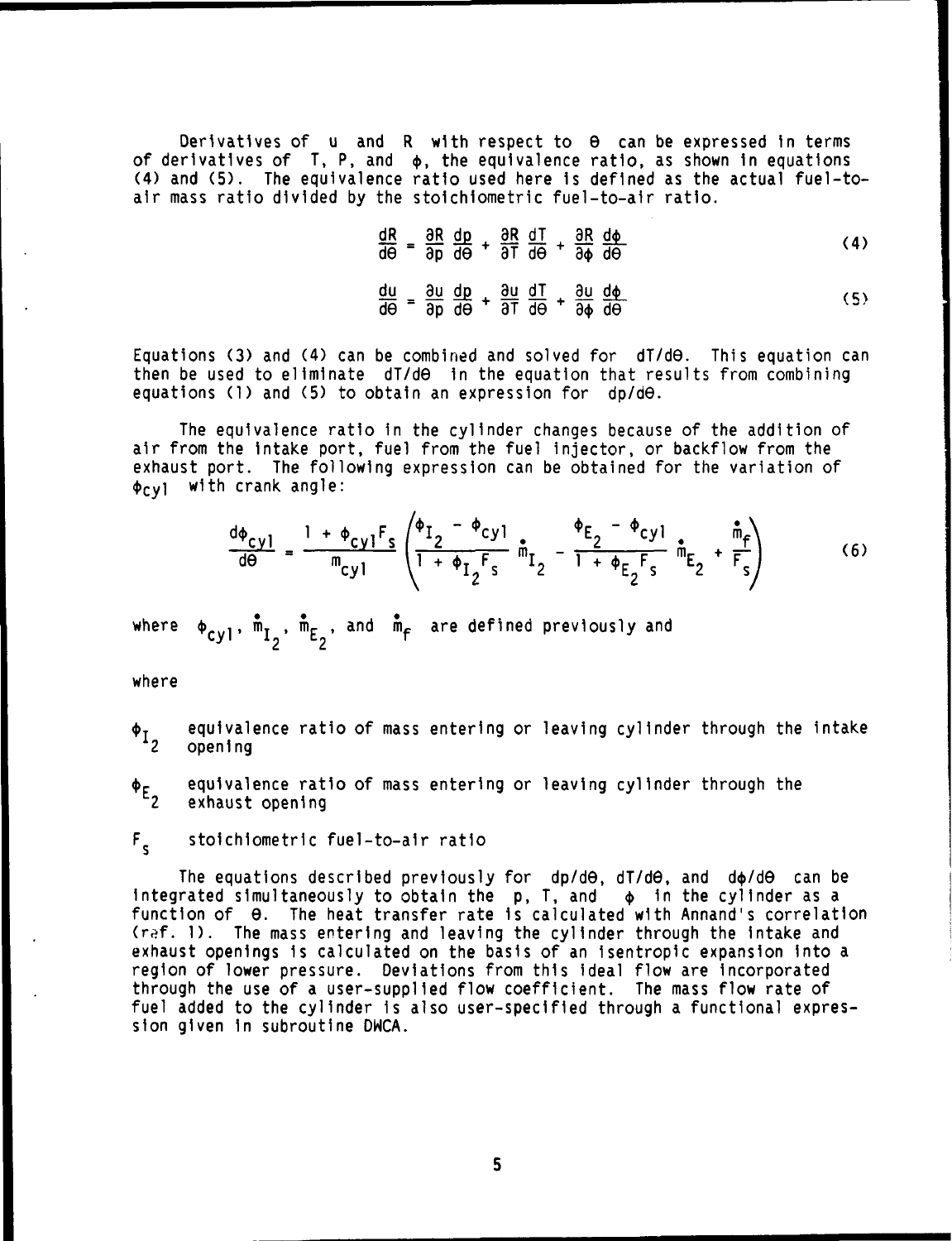This model assumes that the mass leaving a system has the same properties as the system. This assumption implies that there will be perfect and instantaneous mixing between any mass added to the system and the mass already existing in the system. This has implications for the scavenging process because the actual scavenging process can be more or less effective than perfect mixing. If there is considerable short circuiting of the intake air directly to the exhaust port, then the actual scavenging efficiency will be less than calculated here, but, if the incoming air is able to push the exhaust products out of the cylinder without excessive mixing, then the actual scavenging efficiency will be higher. The actual scavenging efficiency in an engine is highly sensitive to combustion chamber design and engine operating conditions, so the perfect mixing assumption represents a reasonable compromise that should still allow the prediction of trends.

The second two systems identified in figure **1,** the intake port and the exhaust port are described by equations similar to those developed previously. The following assumptions apply to these systems:

**(1)** Volumes of intake and exhaust ports are constant.

(2) Pressures in intake and exhaust ports are constant and equal to the user-specified values of intake and exhaust manifold pressures.

(3) The intake and exhaust ports are adiabatic. There is no heat transfer.

(4) Mass passing from the intake manifold into the intake port Is assumed to be air only. No combustion product residual gases are present. If backflow occurs from the intake port system to the intake manifold, this mass is also assumed to be air only, regardless of the actual equivalence ratio in the intake port.

(5) Mass passing from the exhaust port to the exhaust manifold has properties equal to the current values in the exhaust port. If backflow occurs from the exhaust manifold to the exhaust port, this mass also has properties equal to the current properties of the gases in the exhaust port.

The first law of thermodynamics can be written as follows for the intake port system:

$$
\frac{dU_{IP}}{d\Theta} = \hat{m}_{I_1} h_{I_1} - \hat{m}_{I_2} h_{I_2}
$$
 (7)

where

$$
U_{IP}
$$
 the internal energy of the intake port gases  
\n $m_{I_1}$  the mass flow rate into the intake port from the intake manifold  
\nthe enthalpy of the gases entering the intake port from the intake  
\nmanifold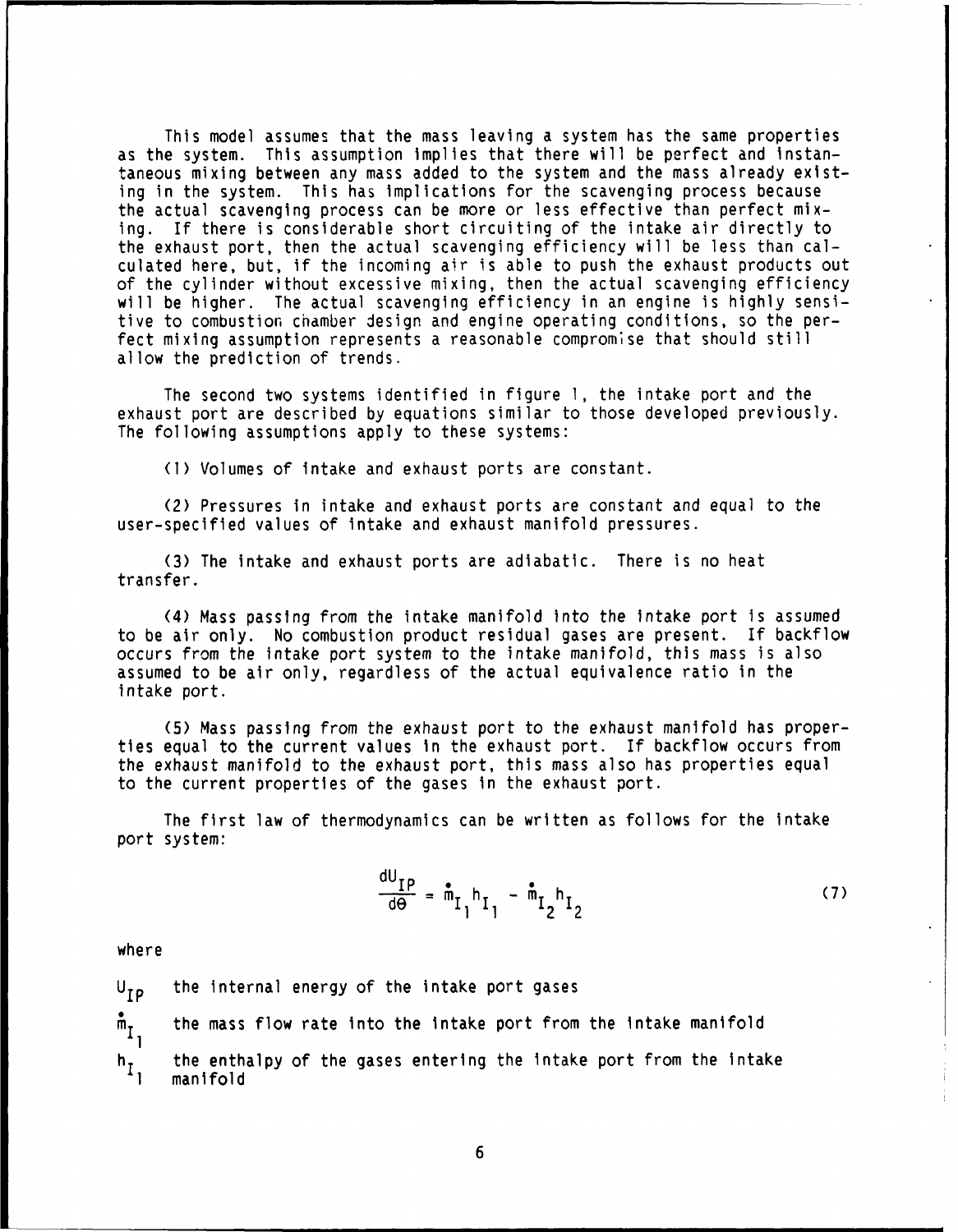The next step is to differentiate the ideal gas equation subject to the constraint that the pressure and volume are constant.

$$
0 = m_{IP}R_{IP} \frac{dT_{IP}}{d\theta} + m_{IP}T_{IP} \frac{dR_{IP}}{d\theta} + R_{IP}T_{IP} \frac{dm_{IP}}{d\theta}
$$
 (8)

Equations (4) and (5) can be used to represent the derivatives of u and R with respect to  $\theta$  although the pressure terms can be eliminated because of the assumption that the intake port pressure is constant.

The equivalence ratio in the intake port changes both because of the addition of air from the intake manifold and because of a possible bacKflow from the cylinder. The following expression can be obtained for the variation of  $\phi$ Ip with crank angle:

$$
\frac{d\phi_{IP}}{d\theta} = \frac{(I + \phi_{IP}F_s)}{m_{IP}} \left[ \frac{\left(\phi_{IP} - \phi_{I_2}\right)}{I + \phi_{I_2}F_s} \hat{m}_{I_2} - \phi_{IP} \hat{m}_{I_1} \right]
$$
(9)

where

**¢IP** equivalence ratio of mass in intake port

In a manner similar to the case for the cylinder, equation (8) can be solved for dT/dO to obtain the differential equation for temperature; this equation can then be used to eliminate the dT/d0 term that appears in equa-<br>tion (7) after substitution of equation (5). In this case, the unknown in equation (7) becomes  $\mathring{m}_{I_1}$ . Thus, the equations for  $\mathring{m}_{IP}$ ,  $dT_{IP}/d\theta$ , and  $d\phi_{IP}/d\theta$ can be integrated along with the equations for the in-cylinder conditions to obtain m<sub>IP</sub>, T<sub>IP</sub>, and  $\phi$ <sub>IP</sub>. The intake port conditions are of little interest themselves, but they are required to fix the boundary conditions of the equations describing in-cylinder conditions. Although they will not be listed here, equations can be developed for the exhaust port in exactly the same manner as for the intake port.

The equations described previously must be integrated through the engine cycle. Additional quantities, while not required to simulate the system, will also be summed during the cycle. There are a total of 17 equations. The integration process is started at the crank position where the exhaust valve opens. Initial values are required for each of the variables. While most of the variables are Initialized to zero, variables such as the cylinder temperature and pressure must have Initial, nonzero values. Since these values will not generally be known in advance, values are assumed and the integration is started. Since the process being described is a mechanical cycle, the properties at the end of the integration should be the same as at the start. The solution process is Iterative, where the final values of the integrated variables are used as the initial values of the next iteration. When the difference between the initial and final values is less than a prescribed value, the program is considered to have converged and the program halts.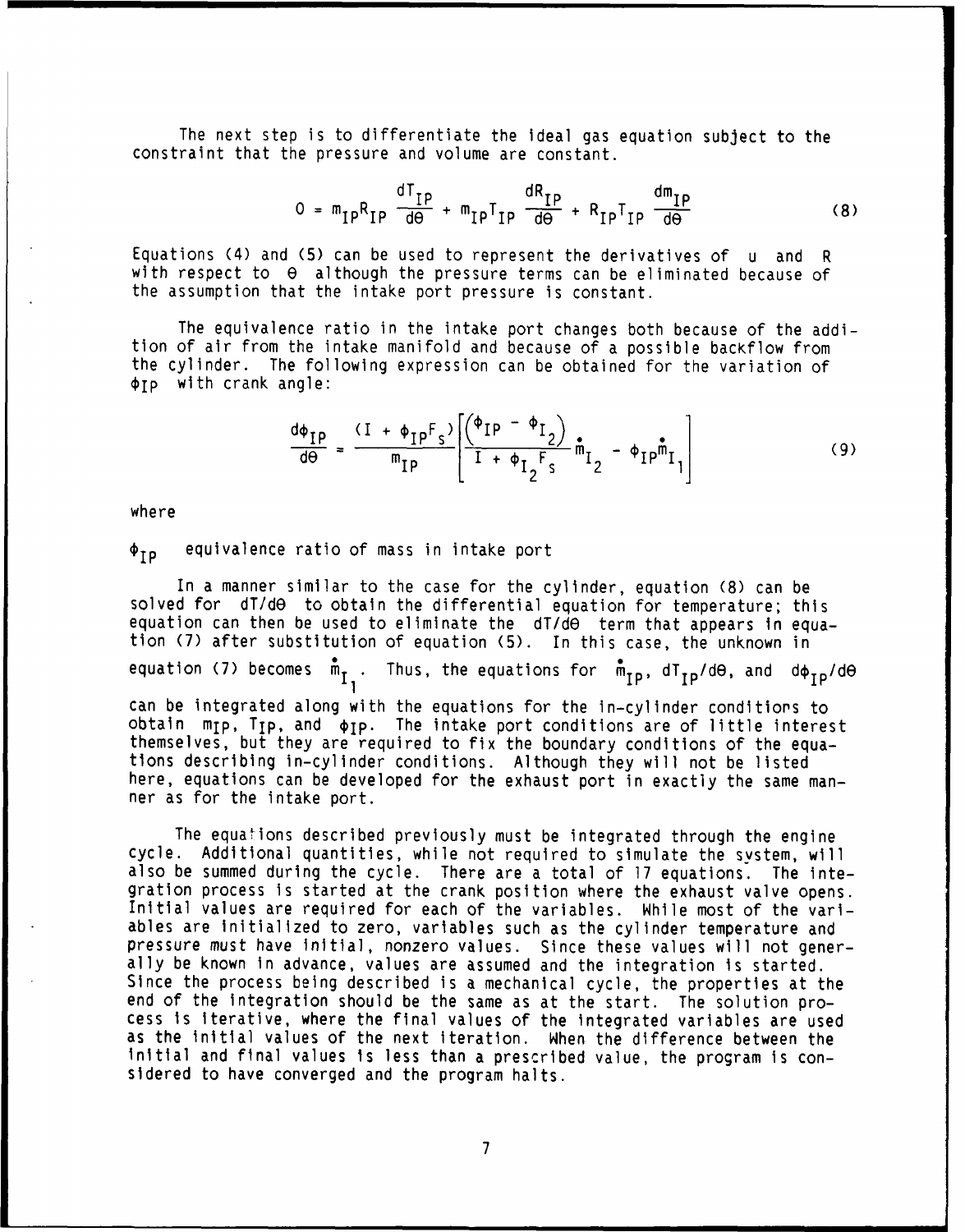The program offers two options for integration routines. A subroutine called RKGS can be used and is supplied with the DSL2 program. However, if the IMSL library is available, the fifth-order Runge-Kutta integration routine DVERK, which can be used instead, results in much faster execution time. Statements to call each routine are provided in the program.

## SUBROUTINE DESCRIPTIONS

INPUT1: This subroutine reads in the data set containing the operating parameters for the engine being simulated. A description of the input quantities is contained in the section on input data. This subroutine also does some preliminary processing of the input data. In particular, this subroutine calls the SPLINE subroutine to generate the array of spline coefficients for the intake and exhaust flow areas. The flow area information is supplied with the input data, either as a table of areas versus crank position or as port geometry, and then a cubic spline is fit to this data. This operation is only performed once and after this time, the spline coefficient array is accessed by the function subroutines AREAIN and AREAEX to calculate the intake and exhaust flow areas for any crank angle.

MODEL: This subroutine evaluates the derivatives of the differential equations that result from the mathematical model of the diesel engine. MODEL determines whether the intake and exhaust valves are open, and if so, calls TMI2 and TME2 to get the mass flow rates into and out of the cylinder. Then it calls PERX to get the properties of the gases entering and leaving the cylinder. These quantities are used in setting up the derivatives of the first-order differential equations that will be integrated by DVERK. The latest estimate of the function values enters the subroutine in the Y array and the newly evaluated function derivatives are returned in the DERY array. The program is integrating 17 simultaneous equations. The quantities being integrated are defined as follows:

- Y(l) cylinder pressure
- Y(2) cylinder temperature
- Y(3) equivalence ratio of cylinder contents
- Y(4) mass of gases in cylinder
- Y(5) cumulative mass entering cylinder
- Y(6) temperature of gases in intake port
- Y(7) equivalence ratio of gases in intake port
- Y(8) cumulative mass leaving cylinder
- Y(9) temperature of gases in exhaust port
- Y(lO) equivalence ratio of gases in exhaust port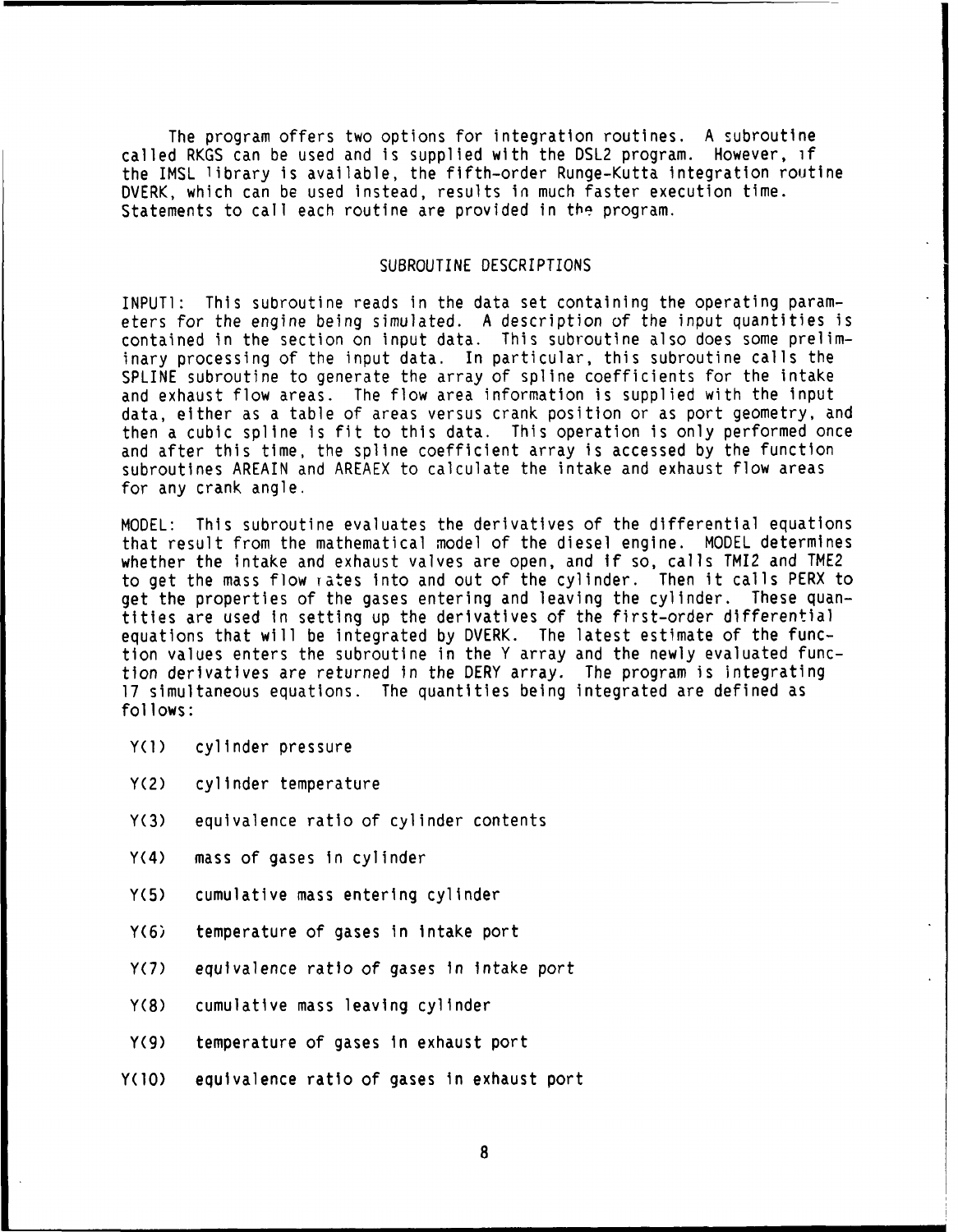- Y(11) energy entering cylinder with the intake air
- Y(12) energy leaving cylinder with the exhaust products
- Y(13) work done by cylinder gases
- Y(14) cumulative mass of fuel injected
- Y(15) cumulative heat transfer
- Y(16) cumulative air entering intake port
- Y(17) cumulative air leaving exhaust port

RKGS: This is a utility integration routine. It uses a fourth-order Runge-Kutta technique. RKGS calls the subroutine FCT, which in turn calls the sub-<br>routine MODEL to obtain the derivatives of the differential equations being integrated. Although the program is currently set up to use RKGS, statements are provided to change to DVERK, a routine from the IMSL library. This routine provides much faster execution times than RKGS.

SPLINE: This is a utility routine used to calculate coefficients of a cubic spline for the intake and exhaust flow areas versus crank position.

AREAIN: This is a function subroutine that, given a crank angle as an input<br>argument, searches through an array of spline coefficients to find the appropriate set and then evaluates the spline to provide the instantaneous intake valve or port flow area.

AREAEX: This function subroutine is identical to AREAIN in that it evaluates a cubic spline to find the instantaneous exhaust valve or port flow area corresponding to a specified crank angle.

PERX: This is a utility routine used to evaluate equilibrium thermodynamic properties of combustion product gases. Given T, P, and  $\phi$  (the equivalence ratio), this routine will compute u, h, R, s, and their derivatives with respect to  $T$ , P, and  $\phi$ . All input and output information for this routine is passed through two COMMON blocks. Documentation of this routine is provided In reference 2.

VOL- This subroutine calculates the cylinder volume for a specified crank angle. When the subroutine argument MODE is set correctly, the subroutine can calculate the volume for a conventional piston-cylinder geometry or for an opposed piston configuration with both crankshafts in phase.

DWCA: This function subroutine is used to compute the fuel mass burning rate supplied to the single-zone first-law energy balance for the cylinder given by equation **(1).** According to a function developed by Watson, Pilley, and Marzouk for simulating diesel combustion (ref. 3), the mass burning rate is calculated. Although this function was developed for diesel engines operating over a narrow range of conditions, it contains five parameters that can be used to specify the shape of almost any conceivable burning-rate profile. The parameters are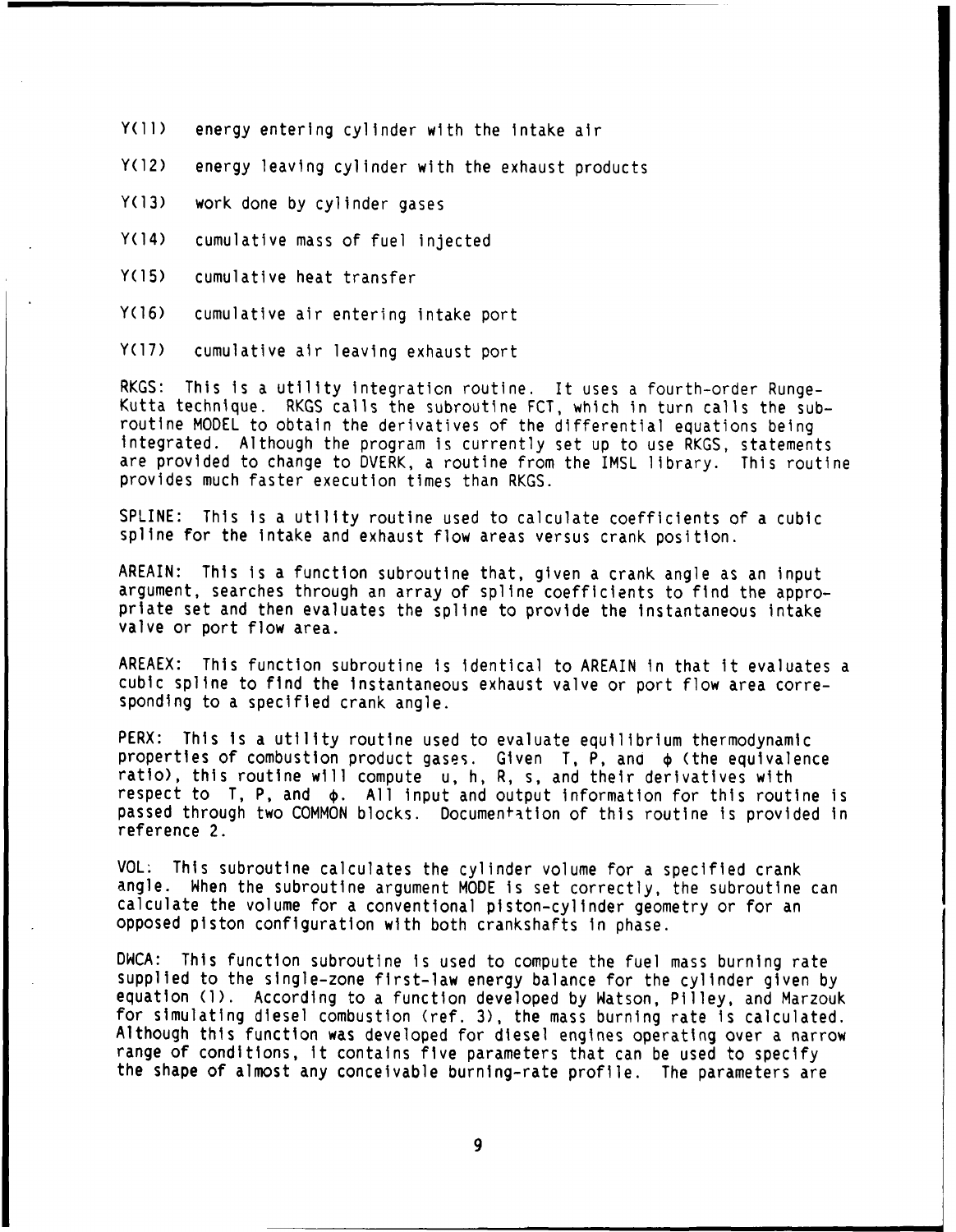denoted by C<sub>1</sub>, C<sub>2</sub>, C<sub>3</sub>, C<sub>4</sub>, and C<sub>5</sub>. The function describing the burning rate is obtained by superimposing two algebraic functions. The first function is an exponential curve given by

$$
F_1 = 6.907755(C_5 + 1)y^{C_1} exp(-6.907755y^{C_1+1})
$$
 (10)

where

$$
y = \frac{\theta - C_2}{C_3} \quad \text{for} \quad \theta > C_2
$$

and

 $y = C$  for  $\theta \in C_2$ 

This function is intended to represent the relatively slow and controlled diffusion burning in the cylinder. A second curve, given by

$$
F_2 = 5000(C_5 + 1)y^{C_5}\left(1 - y^{C_5 + 1}\right)^{4999}
$$
 (11)

للمستدم

represents rapid, uncontrolled premixed burning. These two functions are combined with a weighting factor that determines the relative amount of fuel that burns In the premixed and diffusion modes

$$
\mathbf{\hat{m}}_{\mathbf{f}} = \mathbf{m}_{\mathbf{f}, \text{tot}} \left[ C_{4} F_{2} + (1 - C_{4}) F_{1} \right]
$$
 (12)

where  $m_{f,tot}$  is the total amount of fuel added to the cylinder. Therefore, as used in these functions, the parameters  $C_1$  and  $C_5$  represent shape factors for the diffusion and premixed burning curves, respectively. C<sub>2</sub> is the crank angle at which burning is intended to start, and C3 is proportional to the burning duration.  $C_4$  is the weighting factor that represents the fraction of fuel burned In the premixed mode.

**Q:** This function subroutine calculates the heat loss from the cylinder gases to the walls during combustion. The calculation follows Annand's correlation described in reference **1.** This correlation has the feature that it treats the radiation and convection losses separately. The cylinder walls are divided into three areas for the heat transfer calculations: the head, the piston, and the cylinder bore or sleeve. The head and piston areas are constant but the sleeve area changes as the piston moves up and down. The wall temperature data for each of these areas are entered by the user through the variables THEAD, TPISTN, and TSLEEV in the input data set. While the variation with time of the in-cylinder heat transfer is calculated using a heat transfer coefficient determined from Annand's correlation, the total amount of heat loss from the cylinder will normally need to be adjusted, or tuned, by the user to qive the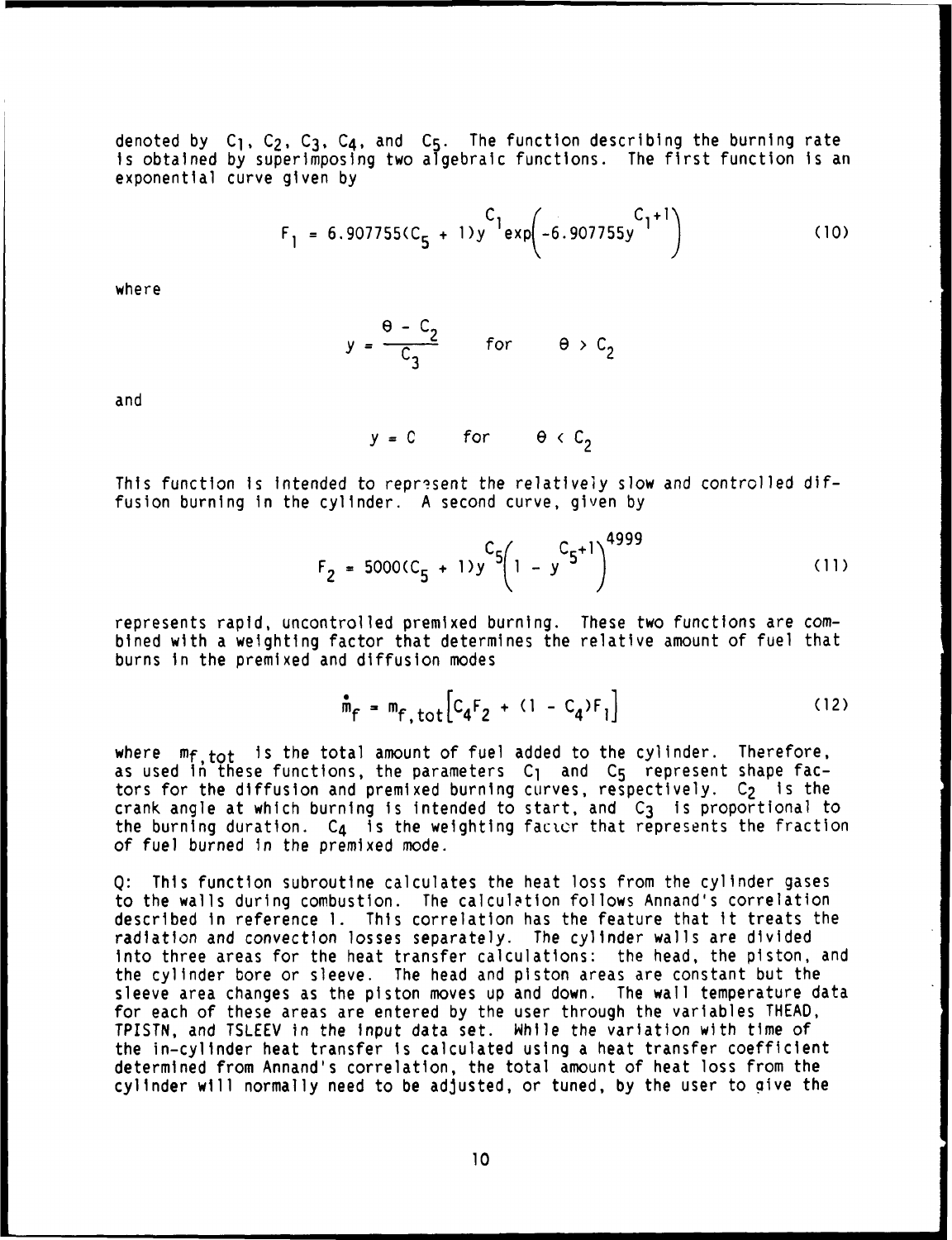expected fraction of fuel energy lost to heat transfer. This is done by varying the ANNND parameter in the input data set. When set equal to 1.0 the heat transfer is calculated without modification, according to Annand's c'rrelation. If ANNND is different than 1.0, then it is used as a multiplier to increase or decrease the in-cylinder heat transfer coefficient that correspondingly changes the amount of heat loss.

ISEN: This is a utility subroutine that uses PERX to compute the properties at the end of either an isentropic compression or expansion. The calling program provides the  $T$ , P, and  $\phi$  of the initial state and the final pressure, and ISEN iteratively determines the temperature of the final state that has the same entropy. Although this routine uses the assumption of constant specific heats to obtain an initial estimate of the solution, the subroutine is intended for those situations where the specific heats vary significantly during the isentropic process.

TMI2: This subroutine calculates the mass flow rate through the intake valve. By checking the pressures in the intake port and the cylinder, TMI2 determines whether the flow is into or out of the cylinder. TMI2 calls ISEN to determine the properties of the downstream flow and calls AREAIN to get the instantaneous flow area. These quantities allow the determination of the ideal or isentropic flow through the valve. Then a user-supplied flow coefficient is applied to obtain an adjusted or actual flow rate into or out of the cylinder. When backflow occurs from the cylinder into the intake port, the calculated flow rate is given a minus sign to denote the mass loss from the cylinder.

TME2: This subroutine is the same as TMI2 except that the calculations are performed for the exhaust valves.

OUTPUT: This subroutine performs some of the final calculations and writes the results out both to the terminal and to an output data file. Friction is calculated using an empirically based polynomial that depends only on the mean pistor, speed. A friction mean effective pressure is calculated, then subtracted from the indicated mean effective pressure to give the brake mean effective pressure. This subroutine also calculates the various efficiencies used to characterize the scavenging process. The calculations are described in more detail in the section OUTPUT.

### INPUT DATA

The diesel program is intended to be run as a subroutine with part of the input variables in the subroutine argument list. The subroutine argument list is as follows:

SUBROUTINE DSL2(TI,Pl,P2,T2,XM)

where

TI intake manifold temperature, \*R INPUT

- P1 intake manifold pressure, psia INPUT
	- 11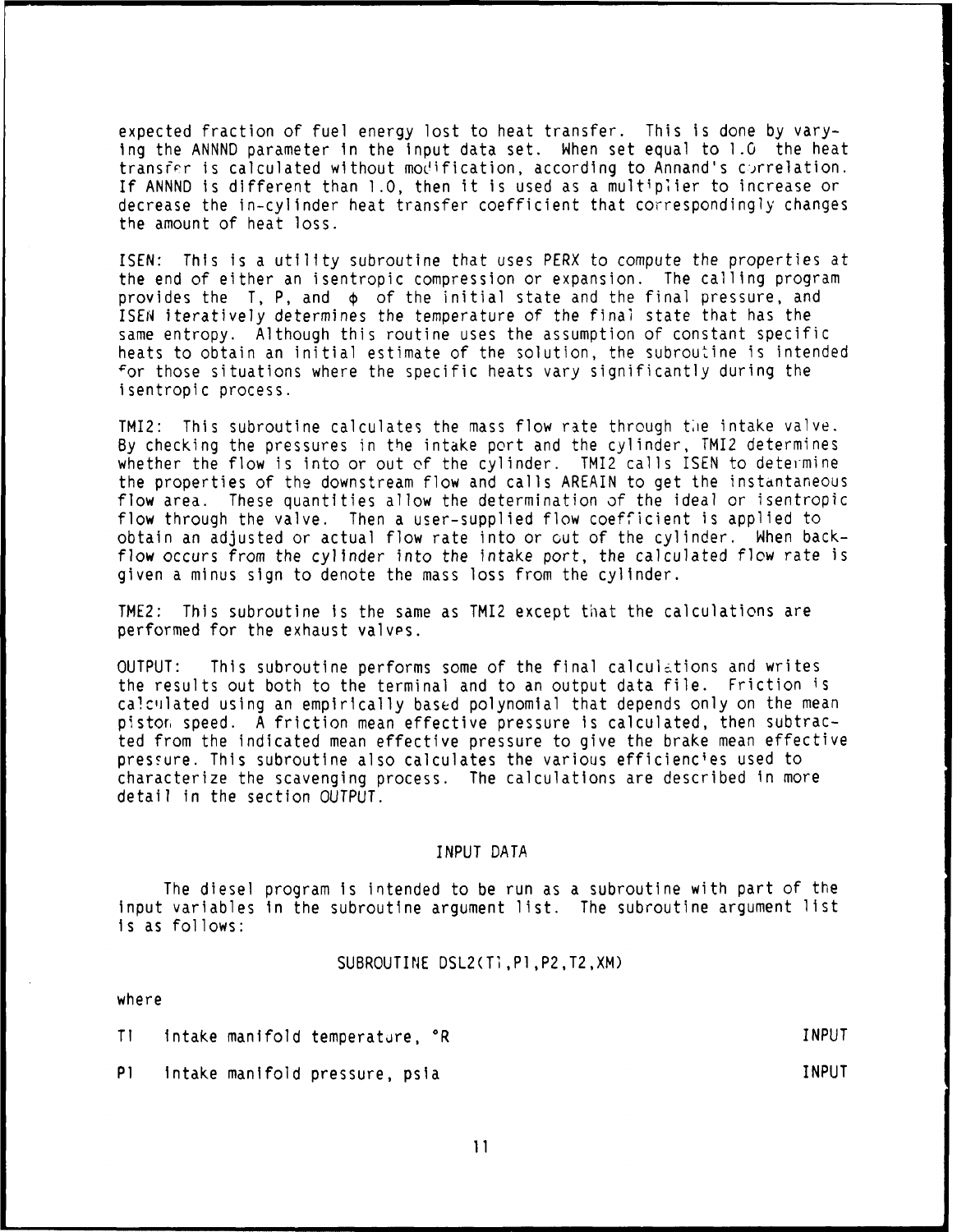P2 exhaust manifold pressure, psia INPUT

T2 exhaust temperature, OR OUTPUT

XM air flow rate into engine, lbm/s OUTPUT

The remaining input data to the diesel program are contained in a data set that is read, format free, from an input file titled DSLINP. The data must be entered as shown in table I, where the variables in the Input data set are defined as follows:

RPM diesel engine crankshaft speed, rev/min

WFCY weight (mass) of fuel added per cycle, lbm

BORE cylinder bore, in.

STROKE stroke, in.

CONROD connecting rod length, in.

CR geometric compression ratio

MODE piston cylinder mode (MODE **.** 1 for conventional piston-cylinder configuration, MODE = 2 for opposed piston configuration)

**Cl** shape parameter for diffusion burning

C2 crank angle for start of combustion

C3 combustion duration parameter

C4 premixed burning fraction

C5 shape parameter for premixed burning

ANNND multiplier for Annand heat transfer correlation

THEAD cylinder head temperature, °R

TPISTN piston temperature,  $^{\circ}R$ 

TSLEEV cylinder wall temperature, °R

MEXH exhaust valve or port indicator (MEXH **-** 0 for exhaust ports, MEXH = **1** for exhaust valves)

EVO exhaust valve or port opening crank angle, °ATDC

EVC exhaust valve or port closing crank angle, °ATDC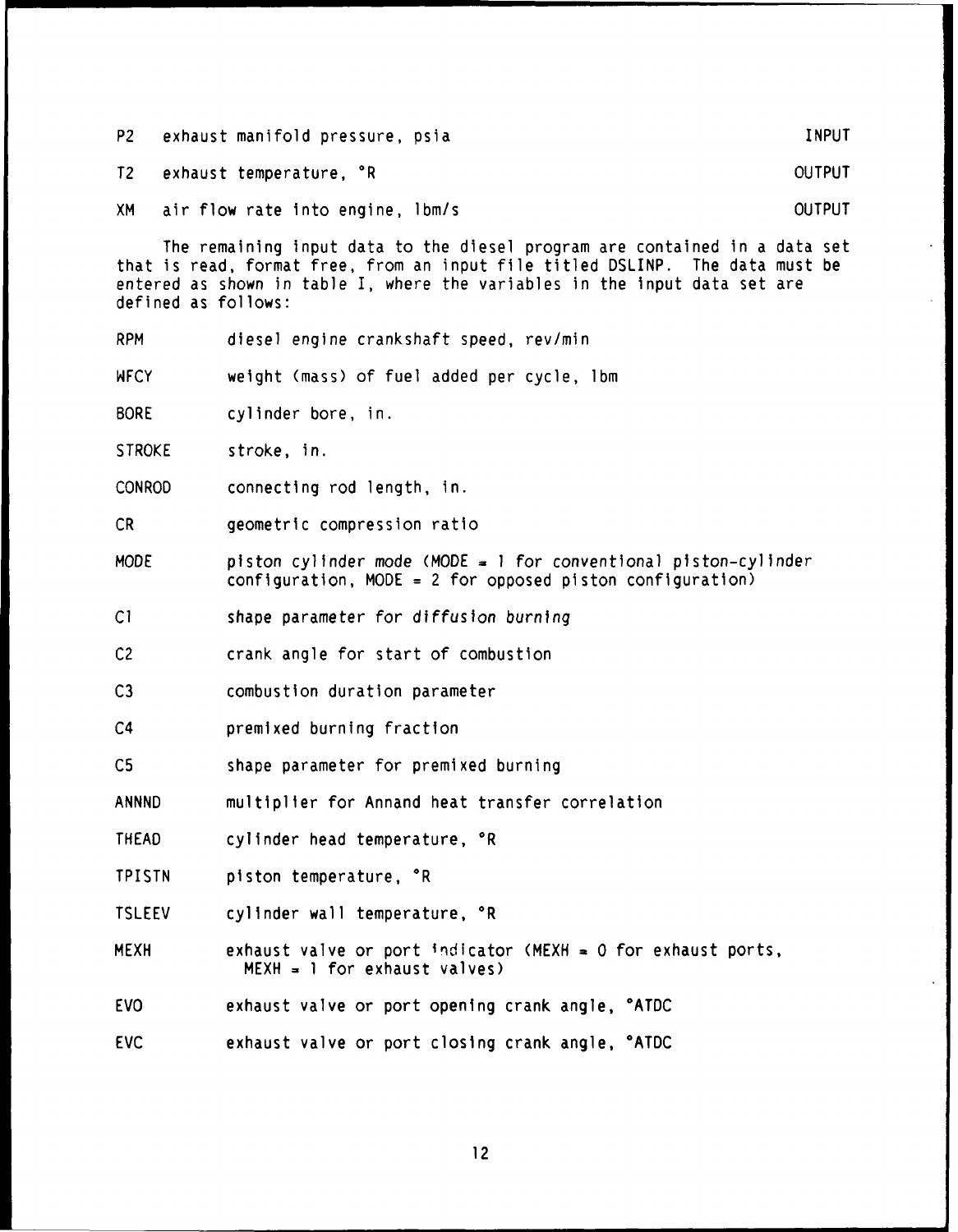- MINT intake valve or port indicator (MINT **=** 0 for intake ports, MINT = **I** for intake valves)
- AVO intake valve or port opening crank angle, °ATDC
- **AVC** intake valve or port closing crank angle, °ATDC
- NTEXH number of exhaust valve area versus crank angle data points to be read in

CDEXH exhaust valve or port flow coefficient

ALPHEX(I) array of crank angles for exhaust valve flow areas, °ATDC

FEXH(I) array of exhaust valve flow areas,  $in.^2$ 

- WIDTHE fraction of the cylinder circumference devoted to exhaust port
- NTINT number of intake valve area versus crank angle data points to be read in
- CDINT intake valve or port flow coefficient
- ALPHIN(I) array of crank angles for intake valve flow areas, °ATDC

FINT(I) array of intake valve flow areas, in.<sup>2</sup>

WIDTHI fraction of the cylinder circumference devoted to intake port

When MEXH = **1,** exhaust valves are being used and the user must specify NTEXH, CDEXH, and the arrays of crank angle versus flow area. When MEXH = **0,** exhaust ports are used and the user need only specify WIDTHE and CDEXH. The case illustrated previously corresponds to an engine that has exhaust valves and intake ports.

#### OUTPUT

The output from the program simulating a two-stroke diesel engine consists of two parts. The first part, a summary of calculated quantities that characterize the engine's performance, is discussed in detail hereinafter. The second part is a listing of the cylinder pressure and temperature, and other quantities at **50** intervals during the engine cycle. The abbreviations used to identify the columns are defined as follows:

- CA crank angle at which data were calculated; top dead center corresponds to 0°
- PCYL cylinder pressure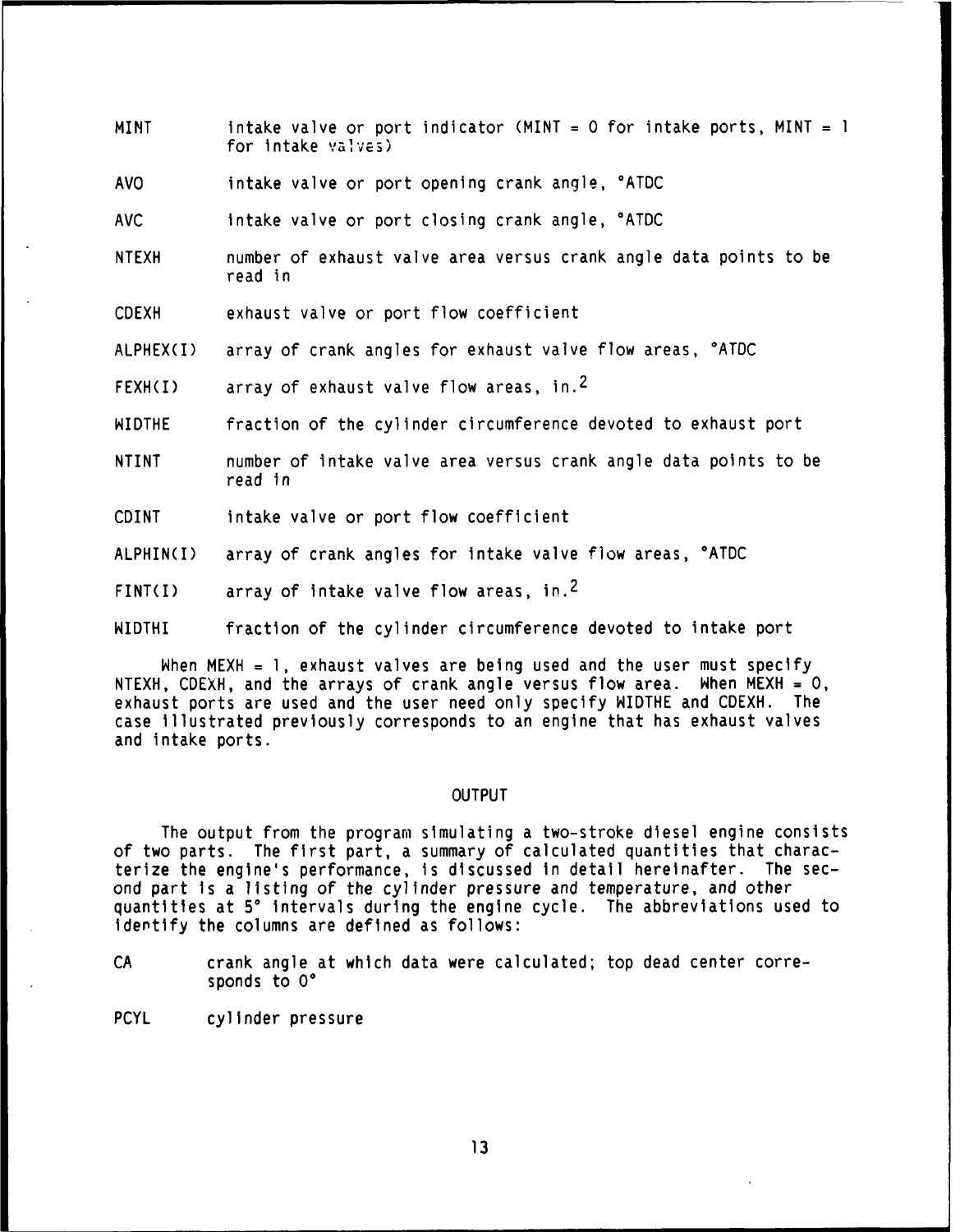- TCYL cylinder temperature. Since the program is based on a single-zone combustion model, a single temperature is defined for the entire cylinder contents.
- PHICYL equivalence ratio of the cylinder gases. This is the ratio of the fuel-to-air mass ratio in the cylinder to the stoichiometric fuelto-air mass ratio.
- MCYL mass of cylinder contents
- MDOTIN mass flow rate into cylinder
- MDOTOUT mass flow rate leaving the cylinder
- BALANCE the amount of imbalance in the energy balance. It is calculated and listed as a check on the solution of the differential equations. If changes are made to the program, such as the addition of new subroutine modules, the energy balance should be monitored to ensure that it stays close to zero.

The summary part includes a listing of the input conditions for the run and gives the engine configuration and the engine operating condition. Then a listing of calculated quantities is provided based on the program results. The first quantities calculated are the air and fuel flow rates per cylinder. The flow rates are calculated by dividing the total amount of air and fuel added to the engine over one cycle by the time required for one cycle.

The IMEP is calculated by summing the work done over the cycle and then divid'ng by the displacement volume. The BMEP is then calculated by subtracting the FMEP that was calculated by using an empirical correlation from the IMEP. The same process is used to obtain the indicated and brake power, the indicated and brake specific fuel consumption, and the indicated and brake thermal efficiency.

During the integration process of solving the differential equations of the mathematical model, the maximum values of cylinder temperature and pressure are recorded along with the time at which they occur. These results are also provided in the summary section.

In the literature a variety of parameters have been defined to characterize the scavenging process. These quantities can be calculated from a knowledge of how much residual gas is present in the cylinder and how much fresh charge was added. Since the instantaneous equivalence ratio in the cylinder is known from the solution of equation (6), we can determine the values of  $\phi$  at the point where the exhaust valve opens,  $\phi_{evo}$ , and at the point where compression starts,  $\phi_{\text{CMD}}$ . The total mass in the cylinder is also known from solution of the cylinder mass balance. To characterize the cylinder contents, it is convenient to divide the total cylinder mass into the following five categories: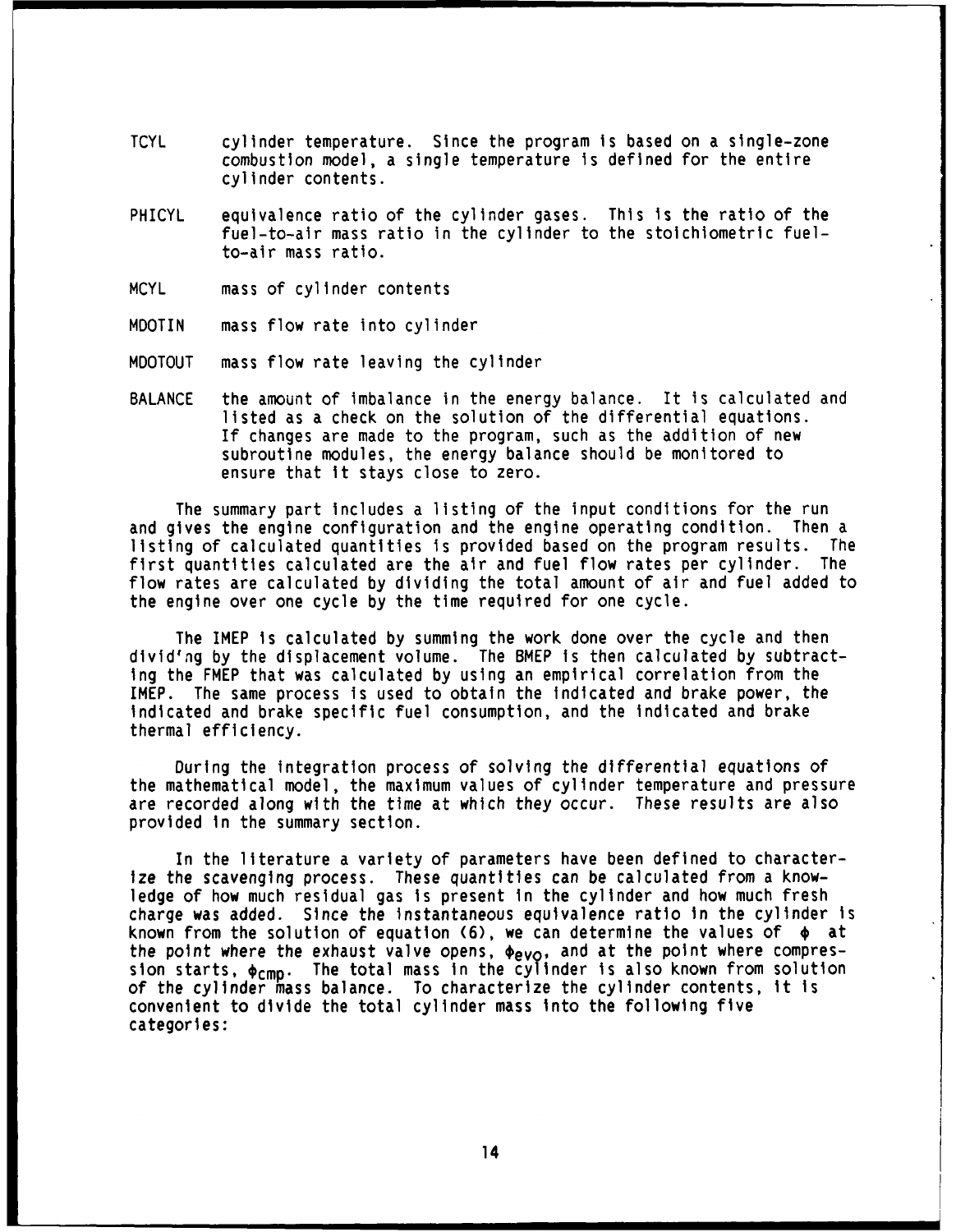| $m_{FC}$                | mass of fresh charge (pure air)  |
|-------------------------|----------------------------------|
| <sup>m</sup> fuel,new   | mass of new fuel injected        |
| $m_{R, \, \text{fuel}}$ | mass of burned fuel in residual  |
| $m_{R,BA}$              | mass of burned air in residual   |
| $m_{R,UA}$              | mass of unburned air in residual |

The definitions of these quantities are based on the assumption that the equivalence ratio in the cylinder is less than **1.0.** This is a good assumption for diesel engines since they normally operate with a maximum equivalence ratio of 0.6 to **0.8.** The definitions also assume that the combustion reactions cause the fuel and air mixture to go to equilibrium products. These quantities can be determined by solving the following five equations:

$$
\Phi_{\text{cmp}}F_{\text{s}} = \frac{m_{\text{R,fuel}}}{m_{\text{FC}} + m_{\text{R, BA}} + m_{\text{R,UA}}}
$$
 (13a)

$$
\phi_{\text{evo}}F_s = \frac{m_{R, \text{fuel}} + m_{\text{fuel}, \text{new}}}{m_{\text{FC}} + m_{R, \text{BA}} + m_{R, \text{UA}}}
$$
(13b)

$$
\frac{m_{R, fuel}}{m_{R, BA}} = F_s \tag{13c}
$$

$$
\Phi_{\text{evo}}F_{\text{s}} = \frac{m_{\text{R, fuel}}}{m_{\text{R, BA}} + m_{\text{R, UA}}}
$$
 (13d)

$$
m_{R,fuel1} + m_{R,BA} + m_{R,UA} + m_{FC} + m_{fuel1,new} = m_{cyl}
$$
 (13e)

These equations can be reduced to

$$
m_{R,BA} = \frac{\Phi_{cmp}}{1 + \Phi_{evo}F_s} m_{cyl}
$$
 (14a)

$$
m_{R, fuel} = F_{s}m_{R,BA}
$$
 (14b)

$$
m_{R,UA} = (1/\phi_{evo} - 1)m_{R,BA}
$$
 (14c)

$$
m_{FC} = (1/\phi_{cmp} - 1/\phi_{evo})m_{R,BA}
$$
 (14d)

$$
m_{\text{fuel},\text{new}} = (4.4 \text{eV}) \cdot (4.4 \text{eV})
$$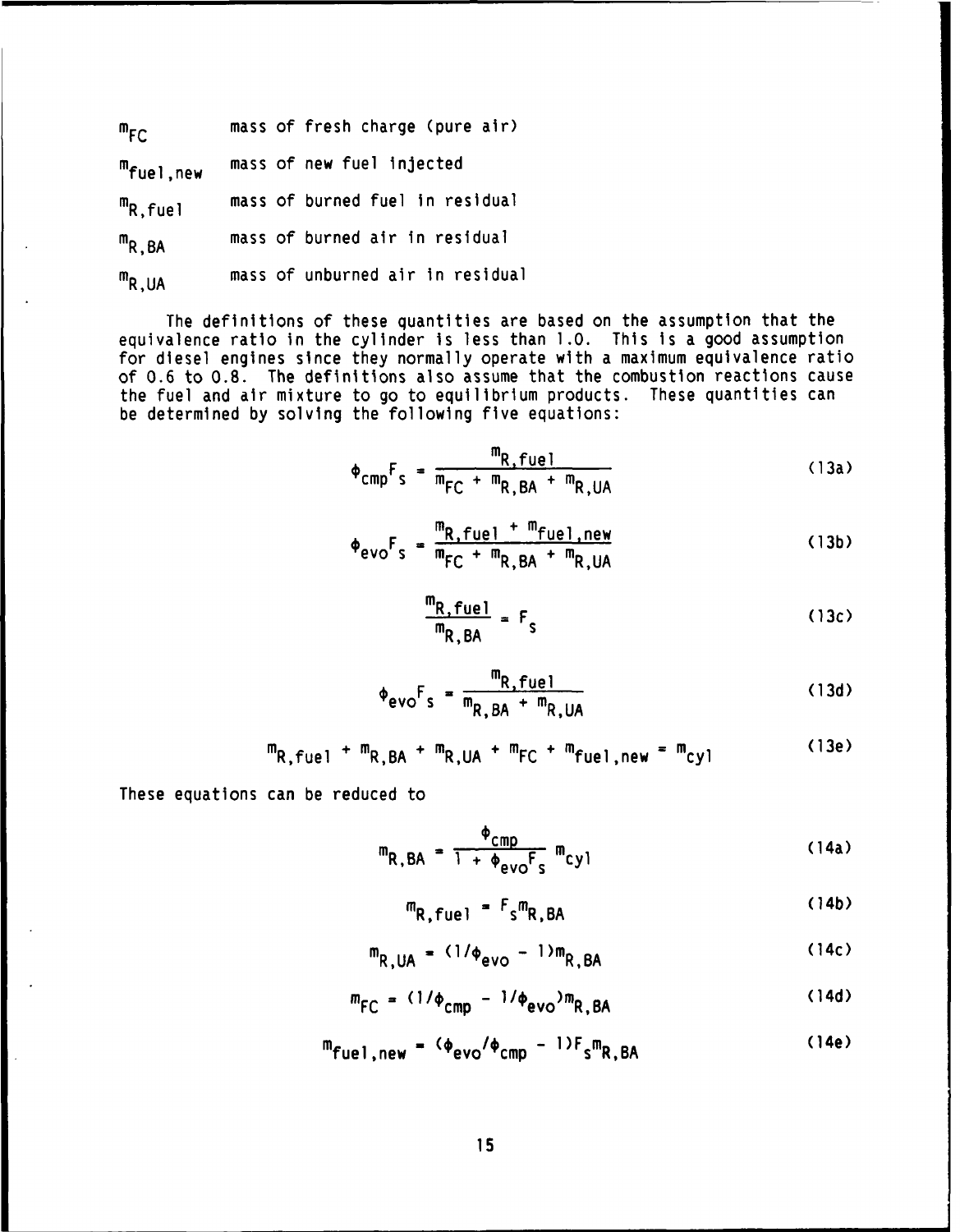Once the mass in the cylinder has been characterized, the various scavenging indicators can be calculated.

$$
purity = P = \frac{m_{FC} + m_{R,UA}}{m_{FC} + m_{R,BA} + m_{R,UA} + m_{R,fuel}}
$$
 (15)

$$
residual fraction = f = \frac{m_{R,BA} + m_{R,UA} + m_{R,fuel}}{m_{FC} + m_{R,BA} + m_{R,UA} + m_{R,fuel}}
$$
(16)

$$
trapping efficiency = ntr = \frac{m_{FC}}{total mass of air entering engine}
$$
 (17)

$$
changing efficiency = n_{ch} = \frac{m_{FC}}{\rho_{intake}V_{disp}}
$$
 (18)

$$
\text{deltvery ratio} = r_{\text{D}} = \frac{n_{\text{ch}}}{n_{\text{tr}}} \tag{19}
$$

The scavenging efficiency, which is defined as the mass of delivered air that is retained, divided by the mass of trapped cylinder charge, is calculated using the following equation that is developed in Schweitzer (ref. 4):

scavending efficiency = 
$$
\eta_{SC} = \frac{1}{\left[1 + \frac{(1/P - 1)}{\Phi_{evo}}\right]}
$$
 (20)

The summary also determines what happened to the fuel energy. The fraction of the fuel energy, as reflected **by** the lower heating value, which goes to work, to heat transfer, and to the exhaust, is calculated

$$
x \text{ work} = \frac{W_{\text{tot}}}{m_{\text{fuel1, new}} HVL}
$$
 (21)

$$
\text{% heat loss} = \frac{Q_{\text{tot}}}{m_{\text{fuel}}, \text{new}} \tag{22}
$$

$$
\text{% } \mathsf{exhaust} = 1 - \text{% } \mathsf{work} - \text{% } \mathsf{heat} \text{ loss} \tag{23}
$$

where  $W_{\text{tot}}$  is the total amount of work done during the cycle, and Q<sub>tot</sub> is the total heat transfer from the cylinder gases to the wall, and HVL is the lower heating value of the fuel.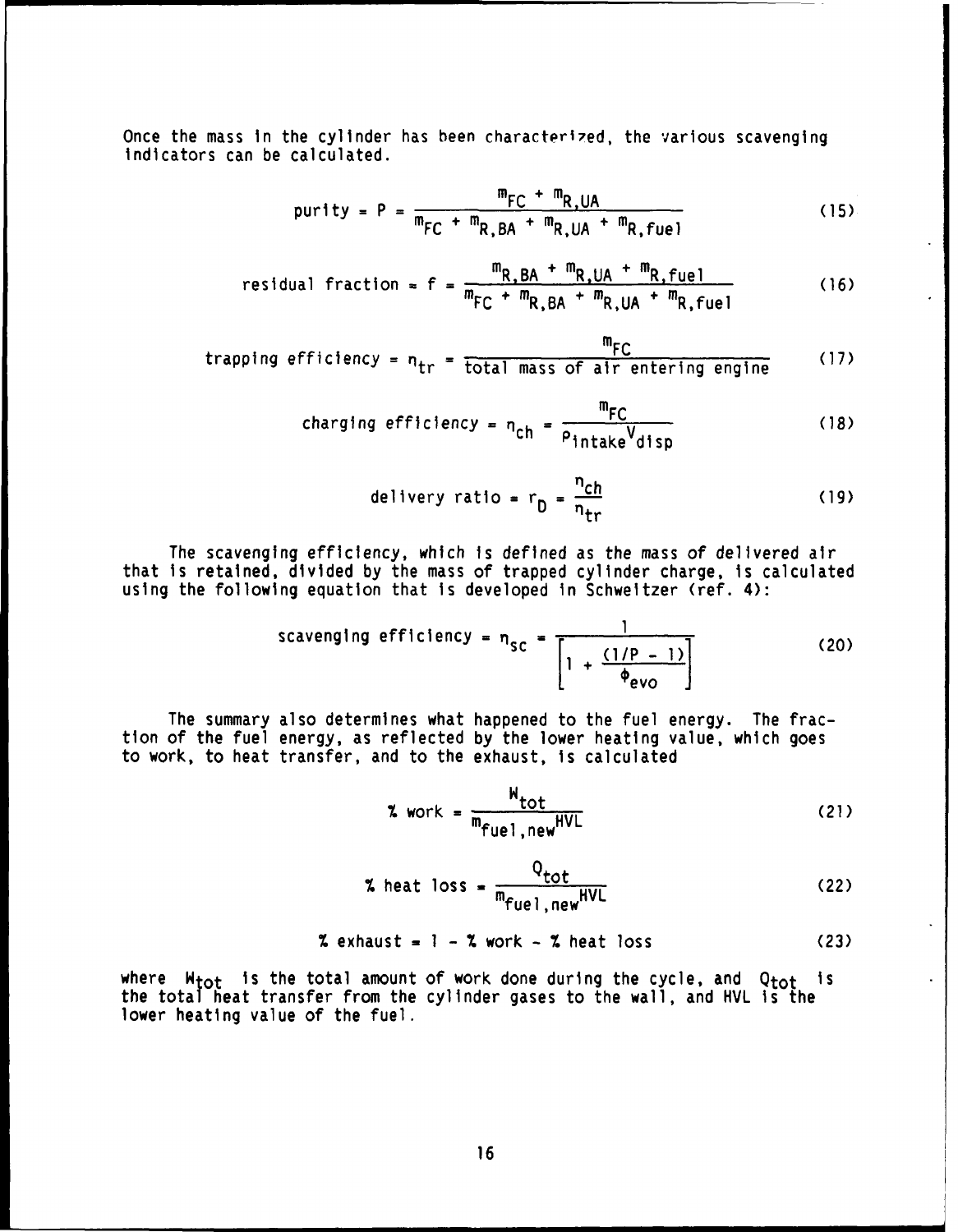Finally, the summary provides an estimate of the engine's exhaust temperature. Although the actual properties of the mass leaving the exhaust port are time varying, the value of temperature that provides the same average enthalpy transfer as the time-varying flow is determined by solving the following equation iteratively:

$$
h(T_{exh}, P_{exh}, \phi_{exh}) - \frac{\int h_{out} dm_{out}}{\int dm_{out}} = 0
$$
 (24)

where

T<sub>axh</sub> exhaust temperature (unknown)

P<sub>exh</sub> exhaust manifold pressure

 $\phi_{\alpha xh}$  equivalence ratio in exhaust

This provides a mass-averaged exhaust temperature.

## SAMPLF CASE

As a sample case, consider a two-stroke diesel engine with the following characteristics:

opposed piston design

0.00022 Ibm fuel injected per stroke

**150** psia intake pressure

885 °R intake air temperature

**137.5** psia exhaust pressure

**3.101** in. bore by 2.940 in. stroke

**7.168** in. connecting rod length

**9.1712** compression ratio

intake port opens at **125** °ATDC, occupies **55%** of cylinder bore, flow coefficient of **0.8**

exhaust port opens at **100** °ATDC, occupies **55%** of cylinder bore, flow coefficient of **0.8**

The program below calls the subroutine **DSL2** to calculate the performance of the two-stroke diesel engine. The intake pressure and temperature and the exhaust pressure are input through the subroutine argument list. The remaining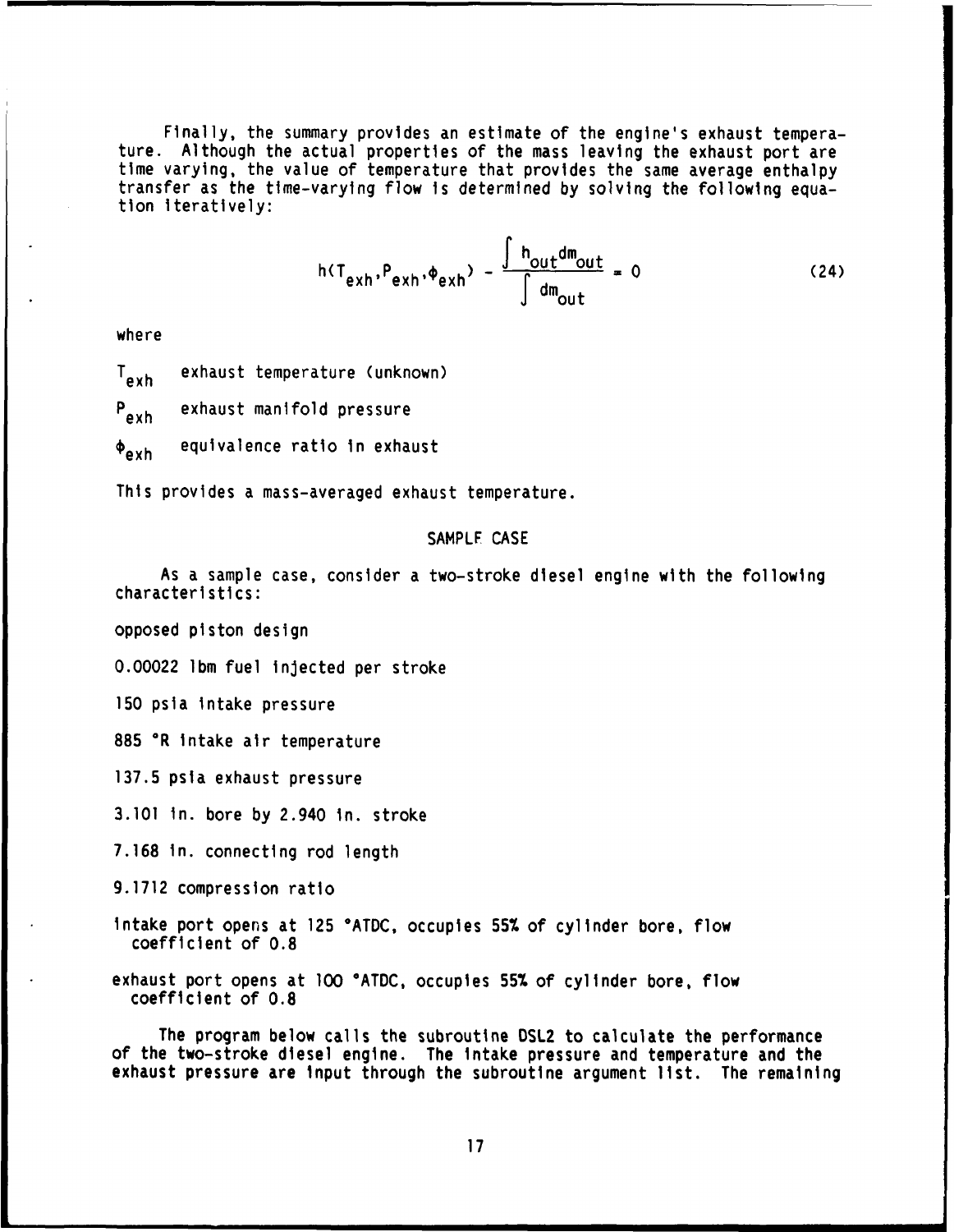data are provided in the input data set named DSL.INP. This data set is provided in table II. The complete output file is also printed below. C SAMPLE PROGRAM C PI=150. TI=885. PEXH=137.5 C CALL DSL2(TI,PI,PEXH,TEXH,XM) C **STOP** END Complete Output File BORE **3.101** INCHES STROKE 2.940 **INCHES CONNECTING** ROD **7.168** INCHES GEOMETRIC **COMPRESSION** RATIO **9.17 EFFECTIVE COMPRESSION** RATIO **6.21** SWEPT **VOLUME** 44.409 CUBIC **INCHES ENGINE SPEED** 6122. RPM<br> **REAN PISTON SPEED** 3000. FT/MIN **MEAN PISTON SPEED SUPPLY** AIR PRESSURE **150.00** PSIA **SUPPLY** AIR TEMPERATURE **885.00 DEG** R **EXHAUST PRESSURE** PORT TIMING: INTAKE **OPEN** 125. INTAKE CLOSE 235.<br>EXHAUST OPEN 100. EXHAUST OPEN 100.<br>EXHAUST CLOSE 260. **EXHAUST CLOSE FUEL** FLOW RATE 0.0224 **LBM/SEC FUEL INJECTED/CYCLE** 0.000220 LBM/CYCLE AIR FLOW RATE 0.6544 **LBM/SEC** AIR **INDUCTED/CYCLE** 0.006413 LBM/CYCLE IMEP 314.7 PSI IHP **216.1** HP BMEP **286.7** PSI **BHP 196.9** HP FMEP 28.0 PSI **FHP 19.2** HP **ISFC 0.3739** LBM/HP-HR BSFC 0.4104 LBM/HP-HR **INDICATED** THERMAL EFFICIENCY **0.3738** BRAKE THERMAL EFFICIENCY 0.3405  $\mathcal{L}$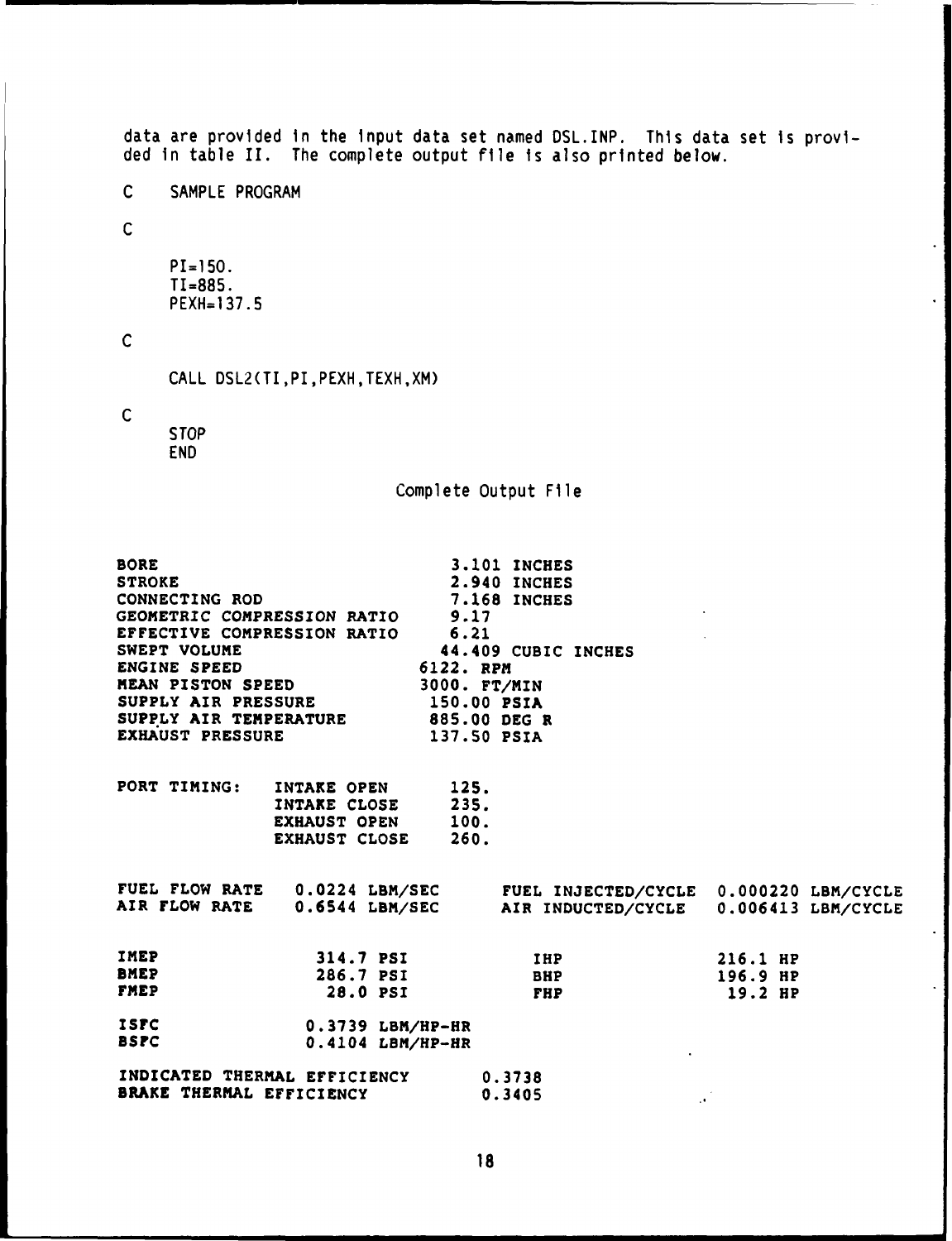| $\sim$ | MAXIMUM PRESSURE<br>MAXIMUM TEMPERATURE<br>MAXIMUM RATE OF PRESS RISE |  |   | 2784.4 PSIA AT 368.8 DEG<br>4571.5 DEG R<br>82.81 PSI/DEG AT 355.0 DEG | AT 378.0 DEG |  |
|--------|-----------------------------------------------------------------------|--|---|------------------------------------------------------------------------|--------------|--|
|        |                                                                       |  | . |                                                                        |              |  |

| <b>PURITY</b>         | 0.7343 |
|-----------------------|--------|
| SCAVENGING EFFICIENCY | 0.6965 |
| TRAPPING EFFICIENCY   | 0.5941 |
| CHARGING EFFICIENCY   | 0.3241 |
| DELIVERY RATIO        | 0.5455 |
| RESIDUAL FRACTION     | 0.3164 |

**EQUIVALENCE** RATIO **DURING** COMPRESSION **0.2528 EQUIVALENCE** RATIO **AT** EVO 0.8304 **EQUIVALENCE** RATIO **BASED ON FUEL AND** AIR FLOW RATES **(EXHAUST)** 0.4932

**% FUEL** ENERGY TO **HEAT LOSS 8.11 % % FUEL** ENERGY TO WORK **37.38 % & FUEL ENERGY TO EXHAUST** 

**EXHAUST** TEMPERATURE **2057.5 DEG** R

| <b>CA</b> | <b>PCYL</b> | <b>TCYL</b> | PHICYL | <b>MCYL</b>     | <b>MDOTIN</b> | <b>MDOTOUT</b> | <b>BALANCE</b> |
|-----------|-------------|-------------|--------|-----------------|---------------|----------------|----------------|
| 105.      | 313.0       | 3068.1      | 0.8304 | 0.005692        | 0.000000      | 0.000040       | 0.00000        |
| 110.      | 276.0       | 2985.0      | 0.8304 | 0.005409        | 0.000000      | 0.000071       | 0.00000        |
| 115.      | 236.2       | 2885.8      | 0.8304 | 0.005000        | 0.000000      | 0.000090       | 0.00000        |
| 120.      | 197.9       | 2776.6      | 0.8304 | 0.004528        | 0.000000      | 0.000096       | 0.00000        |
| 125.      | 165.3       | 2669.0      | 0.8304 | 0.004075        | 0.000000      | 0.000082       | 0.00000        |
| 130.      | 142.8       | 2578.1      | 0.8271 | 0.003762        | 0.000012      | 0.000043       | 0.00000        |
| 135.      | 137.4       | 2512.4      | 0.8014 | 0.003818        | 0.000030      | $-0.000008$    | 0.00000        |
| 140.      | 137.5       | 2446.6      | 0.7624 | 0.004022        | 0.000043      | 0.000000       | 0.00000        |
| 145.      | 137.6       | 2366.5      | 0.7162 | 0.004249        | 0.000055      | 0.000007       | 0.00000        |
| 150.      | 137.7       | 2279.5      | 0.6666 | 0.004496        | 0.000065      | 0.000014       | 0.00000        |
| 155.      | 137.9       | 2190.6      | 0.6168 | 0.004756        | 0.000073      | 0.000020       | 0.00000        |
| 160.      | 138.1       | 2103.2      | 0.5689 | 0.005021        | 0.000079      | 0.000026       | 0.00000        |
| 165.      | 138.3       | 2019.8      | 0.5241 | 0.005286        | 0.000084      | 0.000032       | 0.00000        |
| 170.      | 138.6       | 1941.8      | 0.4830 | 0.005542        | 0.000087      | 0.000037       | 0.00000        |
| 175.      | 138.8       | 1870.2      | 0.4459 | 0.005785        | 0.000089      | 0.000042       | 0.00000        |
| 180.      | 139.0       | 1805.2      | 0.4127 | 0.006010        | 0.000089      | 0.000046       | 0.00000        |
| 185.      | 139.2       | 1746.8      | 0.3833 | 0.006210        | 0.000087      | 0.000050       | 0.00000        |
| 190.      | 139.4       | 1694.7      | 0.3575 | 0.006383        | 0.000084      | 0.000053       | 0.00000        |
| 195.      | 139.6       | 1648.8      | 0.3350 | 0.006525        | 0.000080      | 0.000055       | 0.00000        |
| 200.      | 139.8       | 1608.7      | 0.3156 | 0.006632        | 0.000074      | 0.000056       | 0.00000        |
| 205.      | 140.0       | 1574.3      | 0.2990 | 0.006702        | 0.000067      | 0.000057       | 0.00000        |
| 210.      | 140.1       | 1545.1      | 0.2851 | 0.006733        | 0.000059      | 0.000056       | 0.00000        |
| 215.      | 140.3       | 1521.2      | 0.2737 | 0.006723        | 0.000049      | 0.000055       | 0.00000        |
| 220.      | 140.5       | 1502.4      | 0.2647 | 0.006672        | 0.000038      | 0.000053       | 0.00000        |
| 225.      | 140.7       | 1488.8      | 0.2582 | 0.006578        | 0.000027      | 0.000050       | 0.00000        |
| 230.      | 140.9       | 1480.5      | 0.2542 | 0.006441        | 0.000014      | 0.000045       | 0.00000        |
| 235.      | 141.1       | 1478.0      | 0.2528 | <b>0.006261</b> | 0.000000      | 0.000040       | 0.00000        |
| 240.      | 141.9       | 1480.1      | 0.2528 | 0.006070        | 0.000000      | 0.000037       | 0.00000        |
| 245.      | 143.8       | 1485.0      | 0.2528 | 0.005894        | 0.000000      | 0.000033       | 0.00000        |
| 250.      | 147.0       | 1493.3      | 0.2528 | 0.005739        | 0.000000      | 0.000028       | 0.00000        |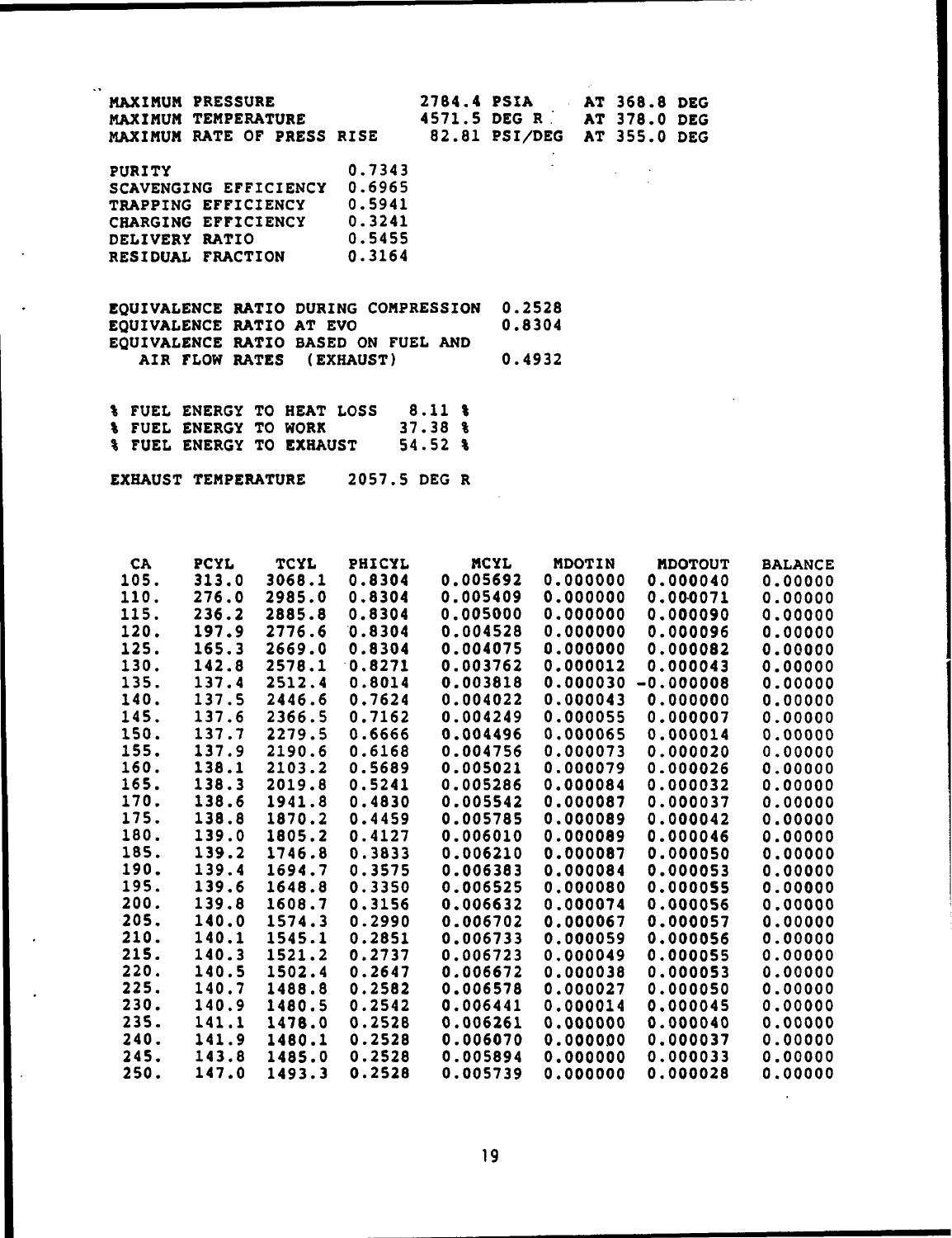| 255. | 152.4  | 1506.9 | 0.2528 | 0.005622 | 0.000000         | 0.000018 |         |
|------|--------|--------|--------|----------|------------------|----------|---------|
| 260. | 161.5  | 1529.1 | 0.2528 | 0.005574 | 0.000000         | 0.000000 | 0.00000 |
| 265. | 174.3  | 1558.4 | 0.2528 | 0.005574 | $-0.000000$      |          | 0.00000 |
| 270. | 189.3  | 1590.8 | 0.2528 | 0.005574 | $0.000000 \cdot$ | 0.000000 | 0.00000 |
| 275. | 207.1  | 1626.5 | 0.2528 | 0.005574 | 0.000000         | 0.000000 | 0.00000 |
| 280. | 228.1  | 1665.9 | 0.2528 | 0.005574 | 0.000000         | 0.000000 | 0.00000 |
| 285. | 253.3  | 1709.2 | 0.2528 | 0.005574 |                  | 0.000000 | 0.00000 |
| 290. | 283.5  | 1756.8 | 0.2528 |          | 0.000000         | 0.000000 | 0.00000 |
| 295. | 320.0  |        |        | 0.005574 | 0.000000         | 0.000000 | 0.00000 |
| 300. | 364.2  | 1809.0 | 0.2528 | 0.005574 | 0.000000         | 0.000000 | 0.00000 |
| 305. | 417.9  | 1866.2 | 0.2528 | 0.005574 | 0.000000         | 0.000000 | 0.00000 |
| 310. |        | 1928.8 | 0.2528 | 0.005574 | 0.000000         | 0.000000 | 0.00000 |
|      | 483.6  | 1996.9 | 0.2528 | 0.005574 | 0.000000         | 0.000000 | 0.00000 |
| 315. | 563.9  | 2070.7 | 0.2528 | 0.005574 | 0.000000         | 0.000000 | 0.00000 |
| 320. | 661.7  | 2149.8 | 0.2528 | 0.005574 | 0.000000         | 0.000000 | 0.00000 |
| 325. | 780.0  | 2233.5 | 0.2528 | 0.005574 | 0.000000         | 0.000000 | 0.00000 |
| 330. | 920.6  | 2320.5 | 0.2528 | 0.005574 | 0.000000         | 0.000000 | 0.00000 |
| 335. | 1082.9 | 2408.2 | 0.2528 | 0.005574 | 0.000000         | 0.000000 | 0.00000 |
| 340. | 1261.4 | 2492.7 | 0.2528 | 0.005574 | 0.000000         | 0.000000 | 0.00000 |
| 345. | 1442.5 | 2568.6 | 0.2528 | 0.005574 | 0.000000         | 0.000000 | 0.00000 |
| 350. | 1704.3 | 2788.6 | 0.2848 | 0.005586 | 0.000000         | 0.000000 | 0.00000 |
| 355. | 2094.0 | 3230.4 | 0.3707 | 0.005619 | 0.000000         | 0.000000 | 0.00000 |
| 360. | 2481.3 | 3730.8 | 0.4848 | 0.005662 | 0.000000         | 0.000000 | 0.00000 |
| 365. | 2730.4 | 4151.8 | 0.5986 | 0.005706 | 0.000000         | 0.000000 | 0.00000 |
| 370. | 2776.7 | 4426.4 | 0.6916 | 0.005741 | 0.000000         | 0.000000 | 0.00000 |
| 375. | 2641.3 | 4553.0 | 0.7563 | 0.005766 | 0.000000         | 0.000000 | 0.00000 |
| 380. | 2392.7 | 4565.5 | 0.7950 | 0.005781 | 0.000000         | 0.000000 | 0.00000 |
| 385. | 2100.3 | 4504.7 | 0.8152 | 0.005788 | 0.000000         | 0.000000 | 0.00000 |
| 390. | 1811.6 | 4403.1 | 0.8245 | 0.005792 | 0.000000         | 0.000000 | 0.00000 |
| 395. | 1550.9 | 4282.9 | 0.8283 | 0.005793 | 0.000000         | 0.000000 |         |
| 400. | 1326.8 | 4157.7 | 0.8296 | 0.005794 | 0.000000         | 0.000000 | 0.00000 |
| 405. | 1138.8 | 4034.6 | 0.8300 | 0.005794 | 0.000000         | 0.000000 | 0.00000 |
| 410. | 983.1  | 3917.2 | 0.8302 | 0.005794 | 0.000000         |          | 0.00000 |
| 415. | 854.8  | 3807.0 | 0.8302 | 0.005794 | 0.000000         | 0.000000 | 0.00000 |
| 420. | 748.9  | 3704.4 | 0.8302 | 0.005794 | 0.000000         | 0.000000 | 0.00000 |
| 425. | 661.5  | 3609.6 | 0.8302 | 0.005794 | 0.000000         | 0.000000 | 0.00000 |
| 430. | 588.9  | 3522.2 | 0.8302 | 0.005794 |                  | 0.000000 | 0.00000 |
| 435. | 528.5  | 3441.8 | 0.8302 | 0.005794 | 0.000000         | 0.000000 | 0.00000 |
| 440. | 477.8  | 3368.1 | 0.8302 |          | 0.000000         | 0.000000 | 0.00000 |
| 445. | 435.2  | 3300.5 | 0.8302 | 0.005794 | 0.000000         | 0.000000 | 0.00000 |
| 450. | 399.2  | 3238.7 | 0.8302 | 0.005794 | 0.000000         | 0.000000 | 0.00000 |
| 455. | 368.6  | 3182.3 |        | 0.005794 | 0.000000         | 0.000000 | 0.00000 |
| 460. |        |        | 0.8302 | 0.005794 | 0.000000         | 0.000000 | 0.00000 |
|      | 342.6  | 3130.7 | 0.8302 | 0.005794 | 0.000000         | 0.000000 | 0.00000 |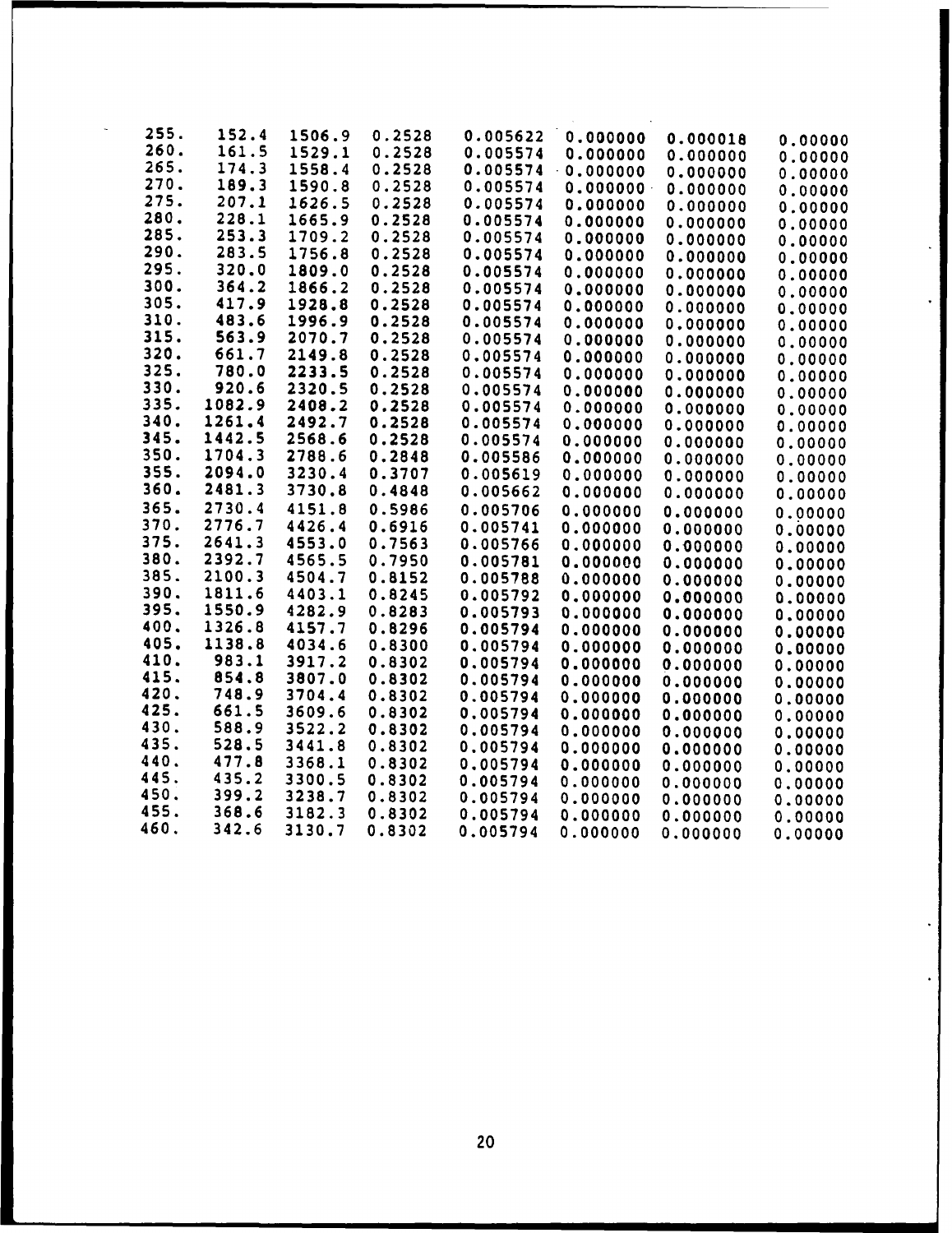#### **CONCLUSION**

The program described in this report can be used to simulate any twostroke engine with either a standard piston-cylinder configuration or an opposed piston configuration. The program was developed to provide a way to predict the performance of the diesel core of a high-output combined-cycle diesel engine. The sample case presented is one example of a possible engine suitable for this use.

This program can be used to investigate the effects **on** engine performance of combustion timing, valve or port timing, heat transfer, and engine geometry. Gross engine parameters such as bore, stroke, connecting rod length, and compression ratio as well as engine operating parameters such as speed, load, and altitude can be easily varied. While exact prediction of engine characteristics is not possible, the program should accurately predict trends.

#### REFERENCES

- 1. Annand, W.J.D.: Heat Transfer in the Cylinders of Reciprocating Internal Combustion Engines. Proc. Inst. Mech. Eng., vol. 177, no. 36, 1963, pp. 973-996.
- 2. Olikara, **C.;** and Borman, G.L.: Computer Program for Calculating Properties of Equilibrium Combustion Products with Some Applications to I.C. Engines. SAE Paper 750468, 1975.
- 3. Watson, N.; Pilley, A.D.; and Marzouk, M.: A Combustion Correlation for Diesel Engine Simulation. Diesel Combustion and Emissions, SAE P-86, Society of Automotive Engineers, 1980, pp. 51-63.
- 4. Schweitzer, P.: Scavenging of Two-Stroke Cycle Diesel Engines. Macmillan, New York, 1949.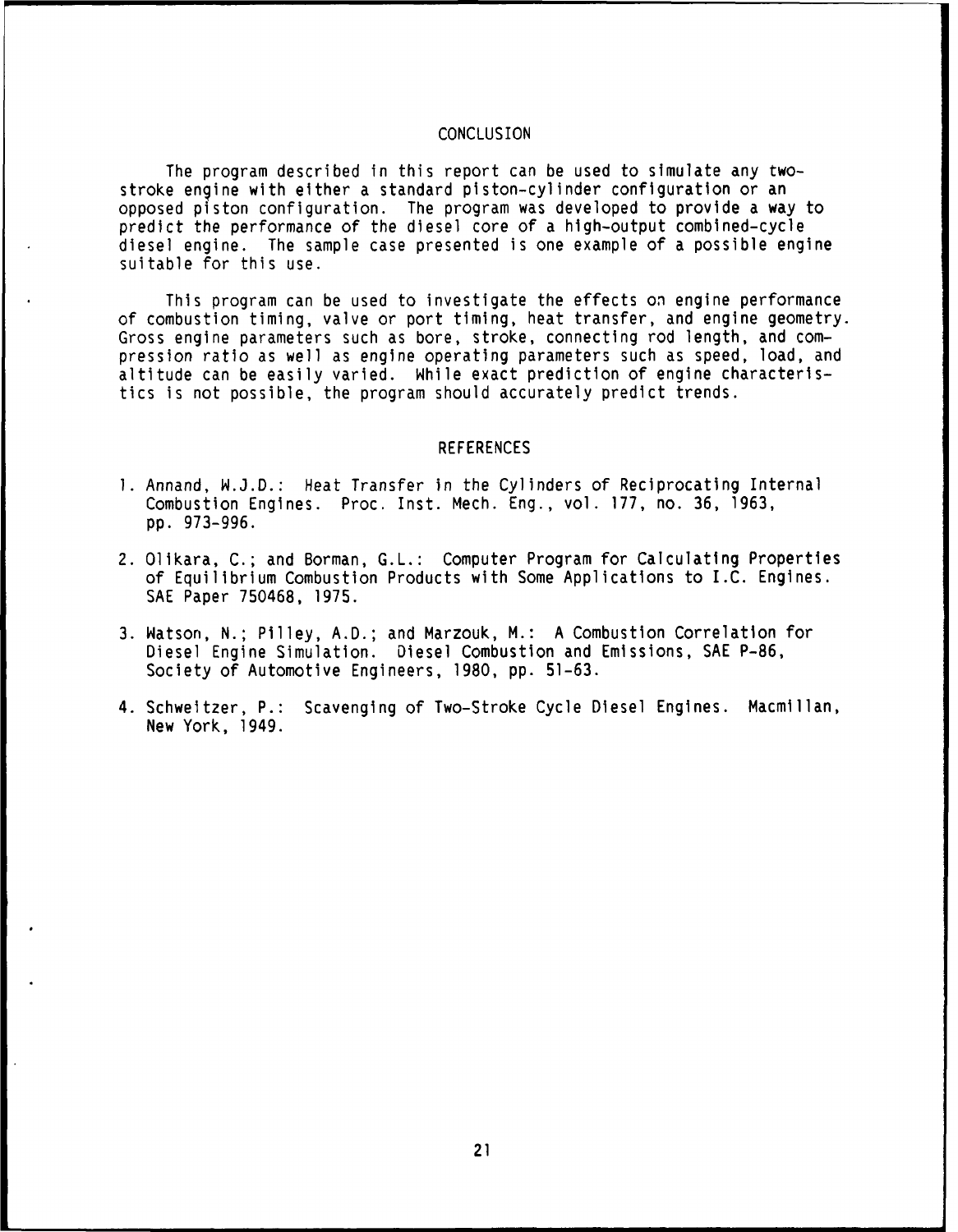TABLE **1. -** INPUT VARIABLES

| <b>RPM</b>    | <b>WECY</b>        |                |               |                |            |
|---------------|--------------------|----------------|---------------|----------------|------------|
| <b>BORE</b>   | <b>STROKE</b>      | <b>CONROD</b>  | <b>CR</b>     | <b>MODE</b>    |            |
| C1            | C <sub>2</sub>     | C <sub>3</sub> | C4            | C <sub>5</sub> |            |
| <b>ANNND</b>  | <b>THEAD</b>       | <b>TPISTN</b>  | <b>TSLEEV</b> |                |            |
| <b>MEXH</b>   | <b>EVO</b>         | <b>EVC</b>     | <b>MINT</b>   | <b>AVO</b>     | <b>AVC</b> |
| <b>NTEXH</b>  | <b>CDEXH</b>       |                |               |                |            |
| ALPHEX(1)     | FEXH(1)            |                |               |                |            |
| ALPHEX(2)     | FEXH(2)            |                |               |                |            |
| ۰             | $\bullet$          |                |               |                |            |
| ٠             | $\bullet$          |                |               |                |            |
| ٠             | $\bullet$          |                |               |                |            |
| ALPHEX(NTEXH) | <b>FEXH(NTEXH)</b> |                |               |                |            |
| WIDTHI        | <b>CDINT</b>       |                |               |                |            |

 $\ddot{\phantom{a}}$ 

TABLE II. - DSL.INP

| 6122.       | 0.00022 |       |             |                |      |
|-------------|---------|-------|-------------|----------------|------|
| 3.101       | 2.940   | 7.168 | 9.1712      | $\overline{2}$ |      |
| 1.0         | 345.    | 55.   | 0.0         | 3.5            |      |
| 0.7         | 1460.   | 1460. | 1460.       |                |      |
| $\mathbf 0$ | 100.    | 260.  | $\mathbf 0$ | 125.           | 235. |
| 0.55        | 0.8     |       |             |                |      |
| 0.55        | 0.8     |       |             |                |      |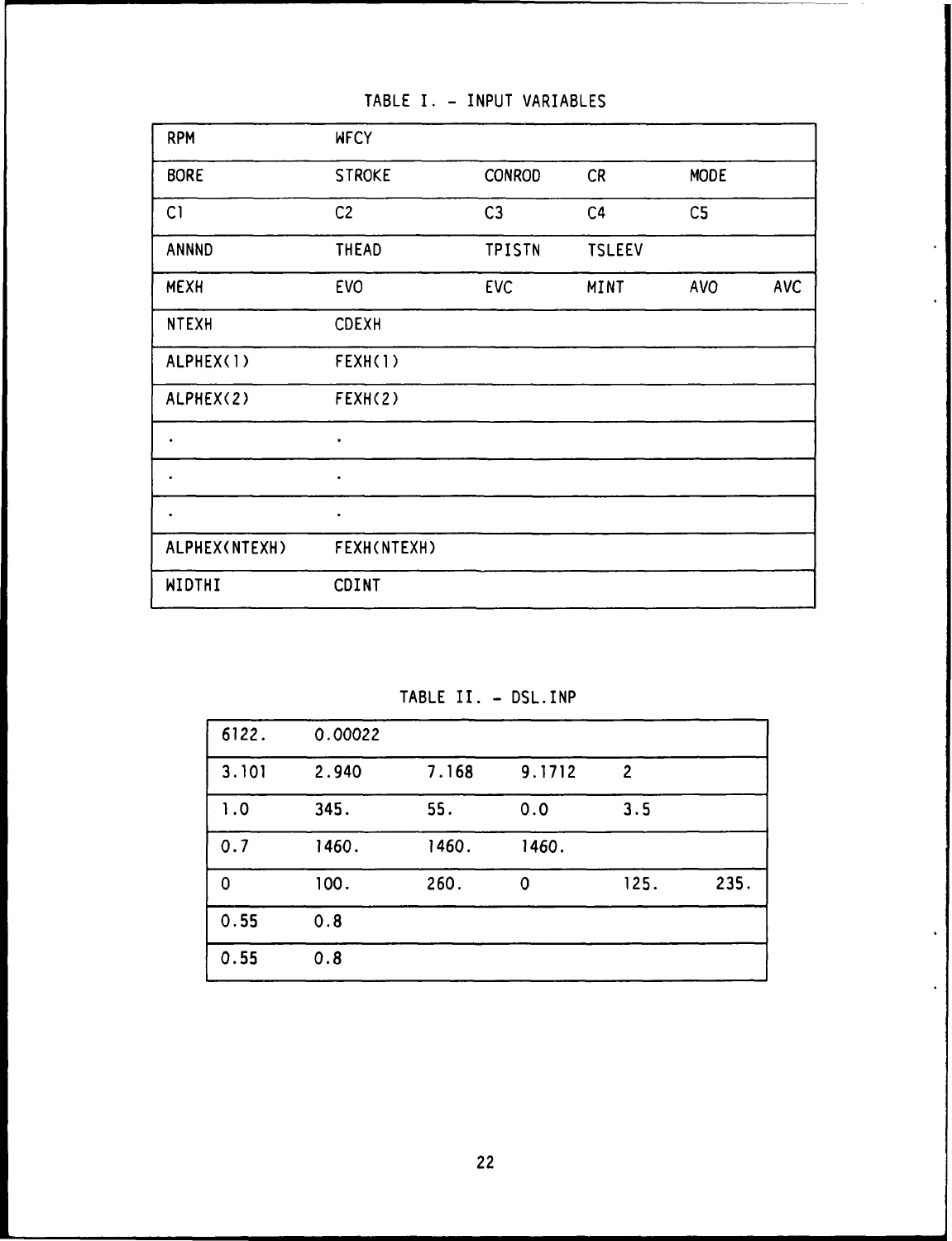

Figure **1.** System diagram.

 $\hat{\boldsymbol{\beta}}$